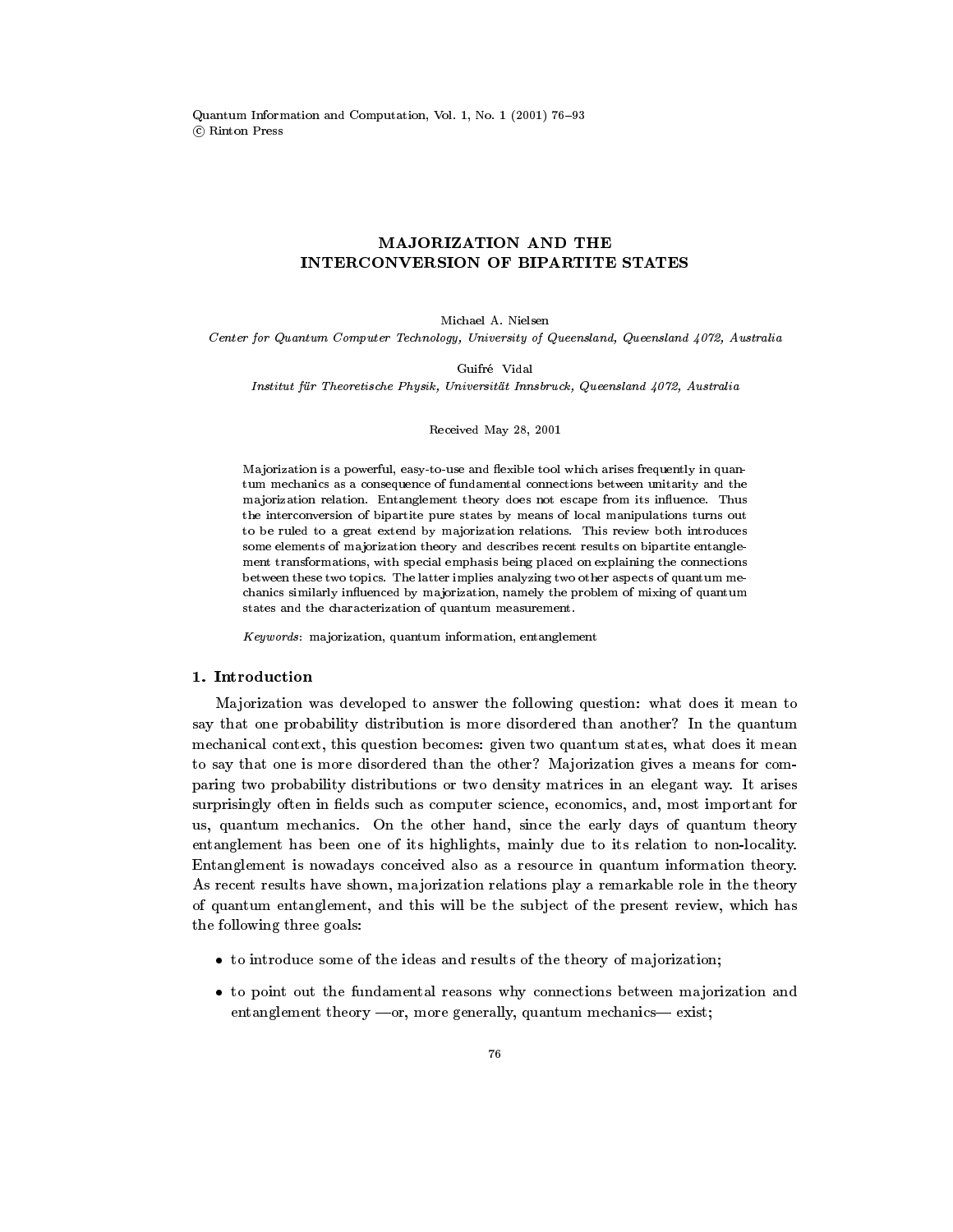• to describe some applications of majorization in the context of local transformation of bipartite pure states.

The basic intuition underlying majorization may be understood from the following definition: we say the d-dimensional real vector  $r$  is majorized by the d-dimensional real vector s, written r  $s$ , if there exist a set of d-dimensional permutation matrices  $\mathbf{F}_{\mathbf{z}}$ a probability distribution  $\{p_j\}$  such that

$$
r = \sum_{j} p_j P_j s. \tag{1}
$$

That is, r is majorized by s precisely when r can be obtained from s by randomly permuting the components of  $s$ , and then averaging over the permutations. At least naively this appears to be a natural and appealing approach to dening the notion that one vector is more disordered than another. This naive appeal is more than justied by the rich mathematical structure arising from this definition.

As a simple example of majorization, suppose the vector  $s$  is a probability distribution on d outcomes, that is, the components are non-negative and sum to one. Then it is easy to see that

$$
\left(\frac{1}{d},\ldots,\frac{1}{d}\right)\prec s,\tag{2}
$$

since the uniform distribution  $(1/d, \ldots, 1/d)$  may be obtained by averaging over permutations  $P_{\pi} s$  of s, where  $\pi$  is chosen uniformly at random from the symmetric group on d elements. This simple example agrees with our intuition that the uniform distribution on  $d$  elements is at least as disordered as any other probability distribution over  $d$  elements.

What connections are there between majorization and quantum mechanics? The quantum mechanical analogue of a probability distribution is the density operator, so a natural beginning is to define an operator notion of majorization. Letting  $R$  and  $S$  be  $d$ dimensional Hermitian operators, we dimensional  $\alpha$  if  $\alpha$  if  $\alpha$ , where  $\alpha$  if  $\alpha$ , where  $\alpha$ the vector whose components are the eigenvalues of  $R$ , arranged in decreasing order.

Then, the essential reason for the close connection between ma jorization and quantum mechanics may be appreciated by inspection of two elegant (and closely related) results: Horn's lemma and Uhlmann's theorem. Horn's lemma states that for vectors  $r$  and  $s$ ,  $r\prec s$  if and only if  $r_i\ =\ \sum_j |u_{ij}|^2 s_j$  for some unitary matrix  $u\ =\ (u_{ij})$  of complex numbers. Uhlmann's theorem states, in direct analogy with Eq. (1), that  $R \prec S$  for Hermitian matrices R and S if and only if there exist unitary matrices  $U_j$  and a probability distribution for  $\mathbf{u}$  g such that the such that that  $\mathbf{u}$  such that the such that that  $\mathbf{u}$  such that that the such that the such that the such that the such that the such that the such that the such that the

$$
R = \sum_{j} p_j U_j S U_j^{\dagger}.
$$
 (3)

The fundamental role of unitarity in quantum mechanics ensures that relations of the type found in Horn's lemma and Uhlmann's theorem arise frequently, and it is this fact what accounts for many of the applications of majorization in quantum mechanics.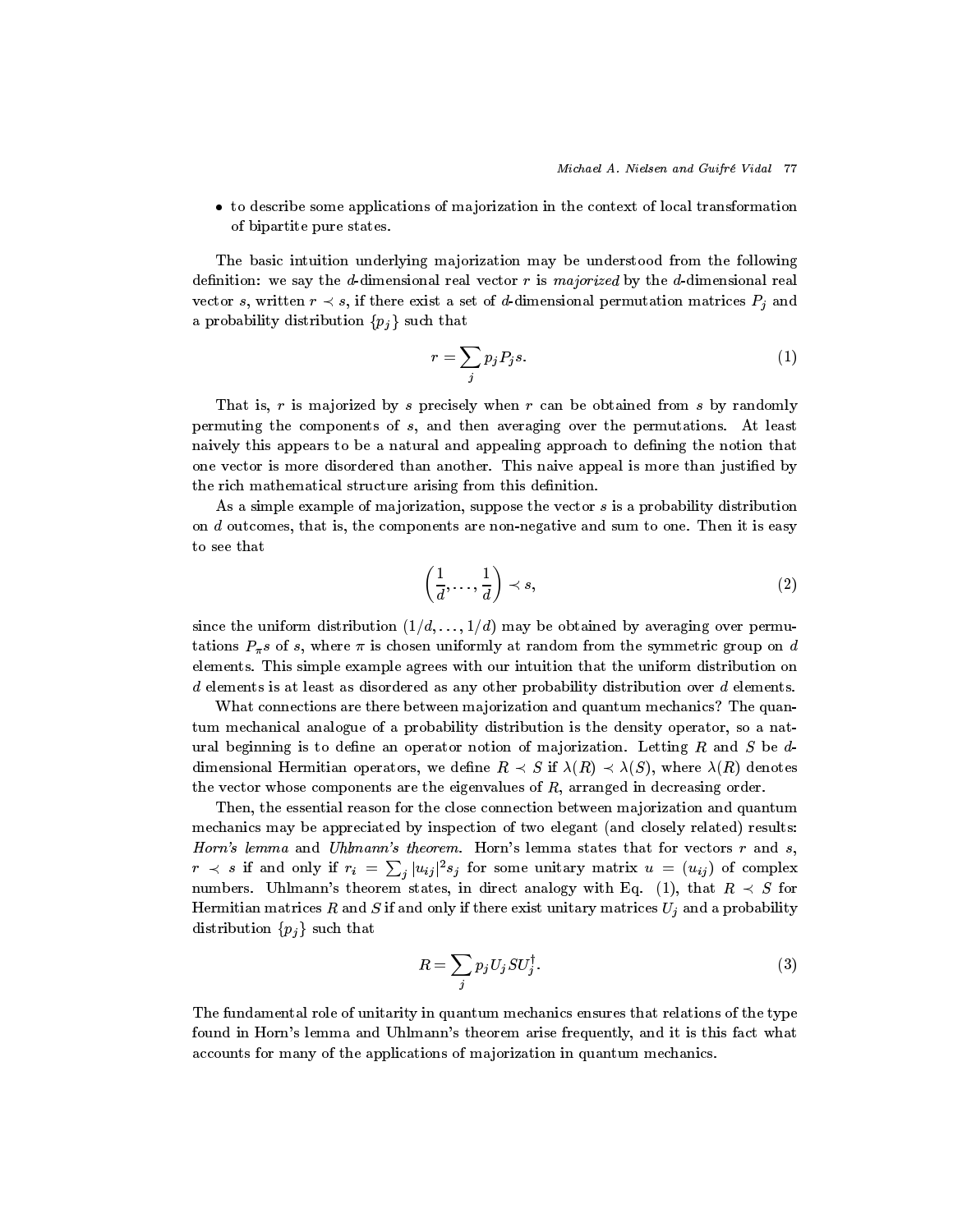Let us consider which particular mechanism make the above results eventually reach the domain of entanglement theory. In the context of local manipulation of a bipartite system  $AB$ , our ultimate aim is to be able to answer questions such as: given an entangled pure state  $\psi$ , can it be transformed into another state  $\phi$  by means of local operations on the two subsystems  $\tilde{A}$  and  $\tilde{B}$  aided with classical communication (LOCC for short)? The feasibility of the transformation  $\psi \to \phi$  by means of LOCC turns out to depend on whether a simple majorization relation is satisfied between the reduced density matrix  $\rho_A$  of part A of the system for states  $\psi$  and  $\phi$ , namely on whether

$$
\rho_A^{\psi} \prec \rho_A^{\phi}.
$$
 (4)

To understand the origin of this condition, a close inspection of the allowed manipulation of the bipartite system is required. We will see that any LOCC transformation involving only pure states can be implemented by means of a single local measurement on one of the parts of the bipartite system followed by an outcome-dependent unitary operation on the other part. In addition, local unitary operations are known to be irrelevant as far as the entanglement properties of the final state are concerned. We are therefore left with asingle local measurement as the only element potentially responsible for condition (4). It comes then as natural to investigate the role of majorization in quantum measurements.

It will be convenient, however, to first study the influence of majorization in the context of mixing of quantum states. This, apart from helping us understand certain restrictions on quantum measurements, will also provide an extra result that can be applied to design local conversion strategies. Thus, we shall make a small detour and analyze some aspects of mixing and measurement in quantum mechanics. After that we shall be prepared to understand why ma jorization theory, a tool originally developed to study disorder, rules the interconversion of bipartite pure states under local manipulations of the system.

Despite its indisputable usefulness, one might well ask at the outset why we need the notion of majorization when measures of disorder such as the Shannon and von Neumann entropies are already available. Could not these other measures be as useful as ma jorization? This is a good question. It turns out that the entropic measures arise naturally out of the theory of majorization in a sort of "law of large numbers limit" where a large number of identical systems are considered. Of course, this also has consequences for entanglement transformations. In theso-called asymptotic regime, where many copies of a pure state  $\psi$  are transformed into many copies of a pure state  $\phi$ , conversions are possible if and only if a single inequality for the von Neumann entropy of the reduced density matrix is obeyed. The essential point will be that measures such as the entropy are essentially weaker than the notion of majorization, and as such do not give as much detailed information as provided by majorization.

The paper is divided into three more sections. Section presents and describes some results of majorization theory. This section is purely mathematical in nature, although all the chosen topics play a role in later applications. Section applies the previous results to the analysis of mixing of quantum states and to quantum measurement, which in turn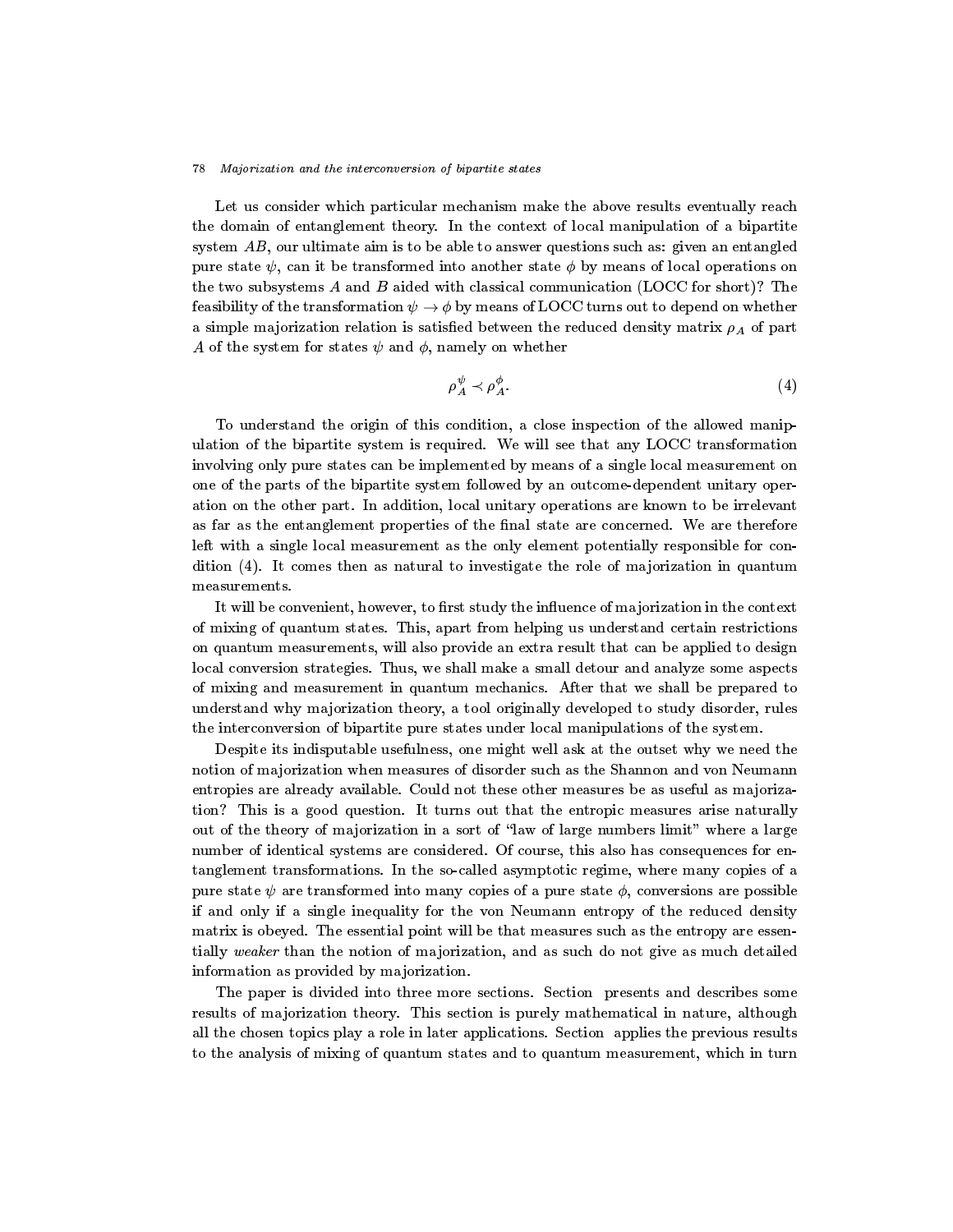prepares the path for the contents of section , where the interconversion of bipartite entanglement is finally analyzed. There, we shall discuss the criterion for feasibility of the most general pure-state transformations of a bipartite system under LOCC, and shall describe a conversion strategy that requires remarkably little classical communication. The relation between ma jorization and entanglement monotones, and ma jorization in asymptotic transformations will be also briefly discussed.

Throughout the paper, specially in the last two sections, we have made historical remarks to the best of our knowledge; our apologies to any researcher inadvertently omitted from citation. We have not given citations for some classic results on majorization as Marshall and Olkin's classic 1979 text<sup>1</sup> comprehensely covers the literature well beyond our competence and available space.

### 2. Elements of the theory of ma jorization

In this section we present some results of majorization theory that will be needed later on. A series of theorems are stated and explained, mainly without proof. Any reader seriously interested in majorization is recommended Marshall and Olkin's book<sup>1</sup>, which contains a wealth of additional material we have not covered, including many applications of ma jorization outside physics. Other references on the theory of ma jorization include Chapters 2 and 3 of the book by Bhatia<sup>2</sup>, Ando's<sup>3</sup> survey articles on the subject of majorization, and finally Alberti and Uhlmann's<sup>4</sup> monograph.

#### 2.1. Alternative definition

The definition for the majorization relation  $r \prec s$  in Eq. (1) in terms of random permutations is satisfying from an intuitive point of view, and is often useful when proving theoretical results, but is rather inconvenient for actual calculations. Given two vectors of numbers r and s, is there some simple procedure to determine whether r s? Rather remarkably, such a procedure exists. First, we re-order the components of  $r$  and  $s$  into decreasing order, writing for example  $r^*=(r^*_1,\ldots,r^*_d)$  for the vector whose components are the same as those of r, but ordered so that

$$
r_1^{\downarrow} \geq r_2^{\downarrow} \geq \ldots \geq r_d^{\downarrow}.\tag{5}
$$

It turns out that results out that results out that results in the control of and only if and only if and only if and only if and only if and only if and only if and only if and only if and only if and only if and only if

$$
r_1^{\downarrow} \leq s_1^{\downarrow}
$$
  
\n
$$
r_1^{\downarrow} + r_2^{\downarrow} \leq s_1^{\downarrow} + s_2^{\downarrow}
$$
  
\n
$$
\vdots
$$
  
\n
$$
r_1^{\downarrow} + \ldots + r_{d-1}^{\downarrow} \leq s_1^{\downarrow} + \ldots + s_{d-1}^{\downarrow}
$$
  
\n
$$
r_1^{\downarrow} + \ldots + r_d^{\downarrow} = s_1^{\downarrow} + \ldots + s_d^{\downarrow}.
$$
  
\n(6)

Note that we could have actually taken this *calculational* definition from the very beginning, and obtain Eq. (1) as a result. However, this set of inequalities is probably less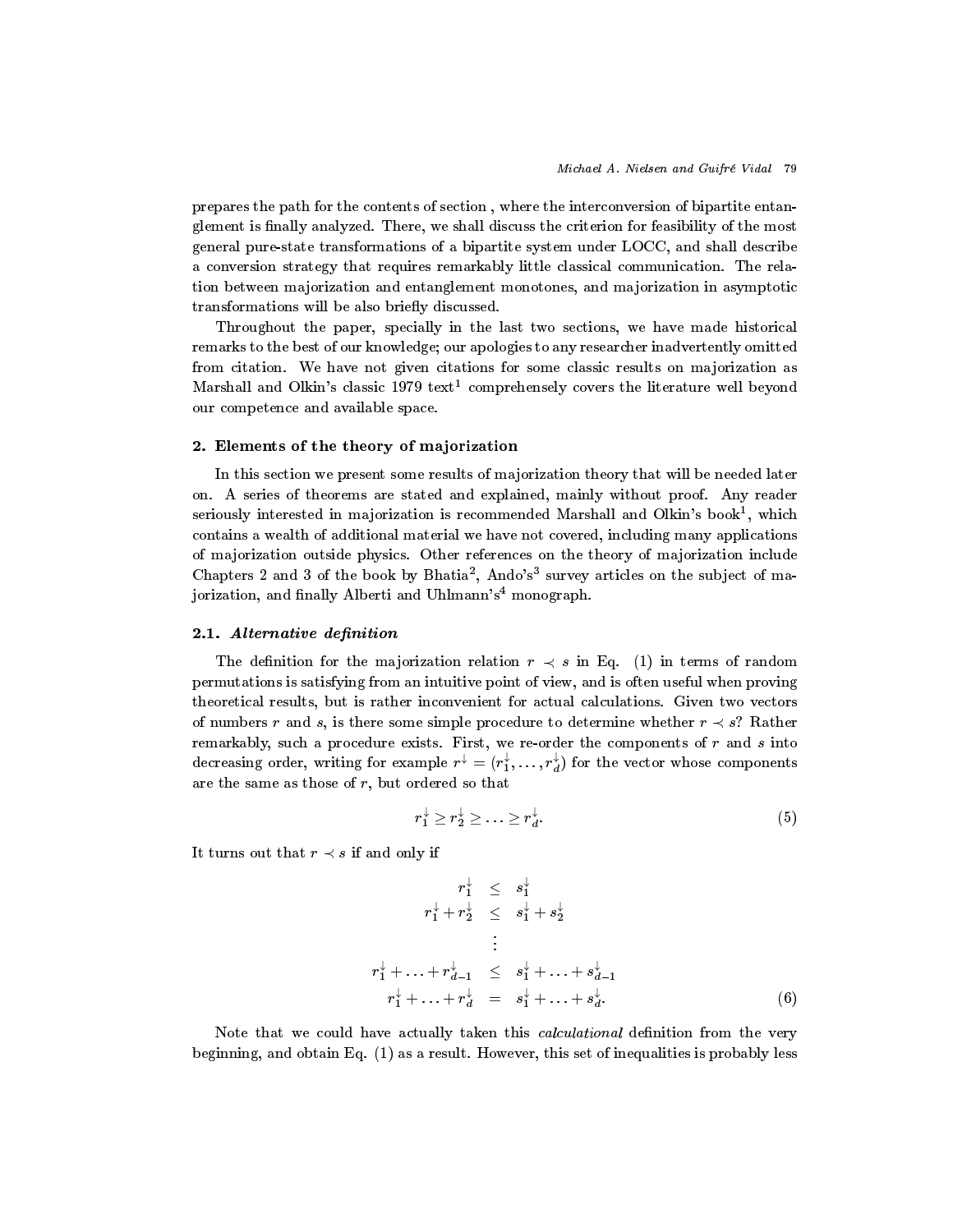suggestive than Eq. (1) as far as the nature of the majorization relation is concerned. In any case, we will shortly discuss their equivalence.

Any two vectors x and y such that  $x^{\downarrow} = y^{\downarrow}$  are equivalent from the point of view of majorization. We can thus restrict our considerations to "ordered" real vectors  $x = x^{\downarrow}$ . The relation of the relation order on the set of the set of the set of the set of the set of the set of the set of the set of the set of the set of the set of the set of the set of the set of the set of the set of the set rather than a total order, since there are vectors  $x$  and  $y$  which are incomparable in the sense that neither x <sup>y</sup> nor <sup>y</sup> x. An example of this phenomenon is provided by the vectors  $x = (0.5, 0.25, 0.25)$  and  $(0.4, 0.4, 0.2)$ .

The related notion of super-majorization will also be needed later on. Given any ddimensional vector  $r,$  let  $\{r_i\}$  denote the elements of  $r$  re-ordered into increasing order. Then r is sub-majorized by s, written  $r \prec^w s$ , if  $\sum_{j=1}^{\kappa} r_j^+ \geq \sum_{j=1}^{\kappa} s_j^+$  for each k in the range 1 through d. Notice that the majorization relation can also be rewritten as  $\sum_{i=1}^{\kappa} r_i^{\dagger} \geq$  $\sum_{i=1}^{\kappa} s_i^{\top}$ , but with the extra constraint  $\sum_{i=1}^{a} r_i^{\top} = \sum_{i=1}^{a} s_i^{\top}$ .

### 2.2. Majorization and double stochasticity

So far we have introduced two different definitions for majorization, one in terms of a probabilistic sum of permutations, Eq.  $(1)$ , and a second one in terms of a set of inequalities, Eqs.  $(6)$ . The equivalence between these definitions follows from two important theorems we now turn to. These theorems connect in a notorious way the notion of ma jorization with doubly stochastic matrices.

A real d by d matrix  $D = (D_{ij})$  is doubly stochastic if the entries of D are non-negative, and each row and column of D sums to 1. A simple example of a doubly stochastic matrix, the most general of dimensions 2 by 2, is given by

$$
D = \left[ \begin{array}{cc} t & 1-t \\ 1-t & t \end{array} \right],\tag{7}
$$

where  $t$  is a parameter in the range 0 to 1. As mentioned above, doubly stochastic matrices are closely related to majorization, as reflected in the following theorem.

Theorem 1 r <sup>s</sup> if and only if <sup>r</sup> <sup>=</sup> Ds for some doubly stochastic matrix D.

The set of  $d$  by  $d$  doubly stochastic matrices is convex. Furthermore, it is easily verified that the permutation matrices are extreme points of this set, that is, if  $P$  is a permutation matrix, then it is not a convex combination of two distinct doubly stochastic matrices. Birkhoff's theorem asserts that the permutation matrices exhaust the extremal points of the set of doubly stochastic matrices, that is, any doubly stochastic matrix can be written as a convex combination of permutation matrices. In addition, together with Theorem 1 it proves equivalence of the two definitions we have introduced.

**Theorem 2 (Birkhoff's theorem)** The set of d by d doubly stochastic matrices is a convex set whose extreme points are the permutation matrices.

As a simple example of Birkhoff's theorem we can express any 2 by 2 doubly stochastic matrix as a convex combination of permutations:

$$
\left[\begin{array}{cc} t & 1-t \\ 1-t & t \end{array}\right] = t \left[\begin{array}{cc} 1 & 0 \\ 0 & 1 \end{array}\right] + (1-t) \left[\begin{array}{cc} 0 & 1 \\ 1 & 0 \end{array}\right]. \tag{8}
$$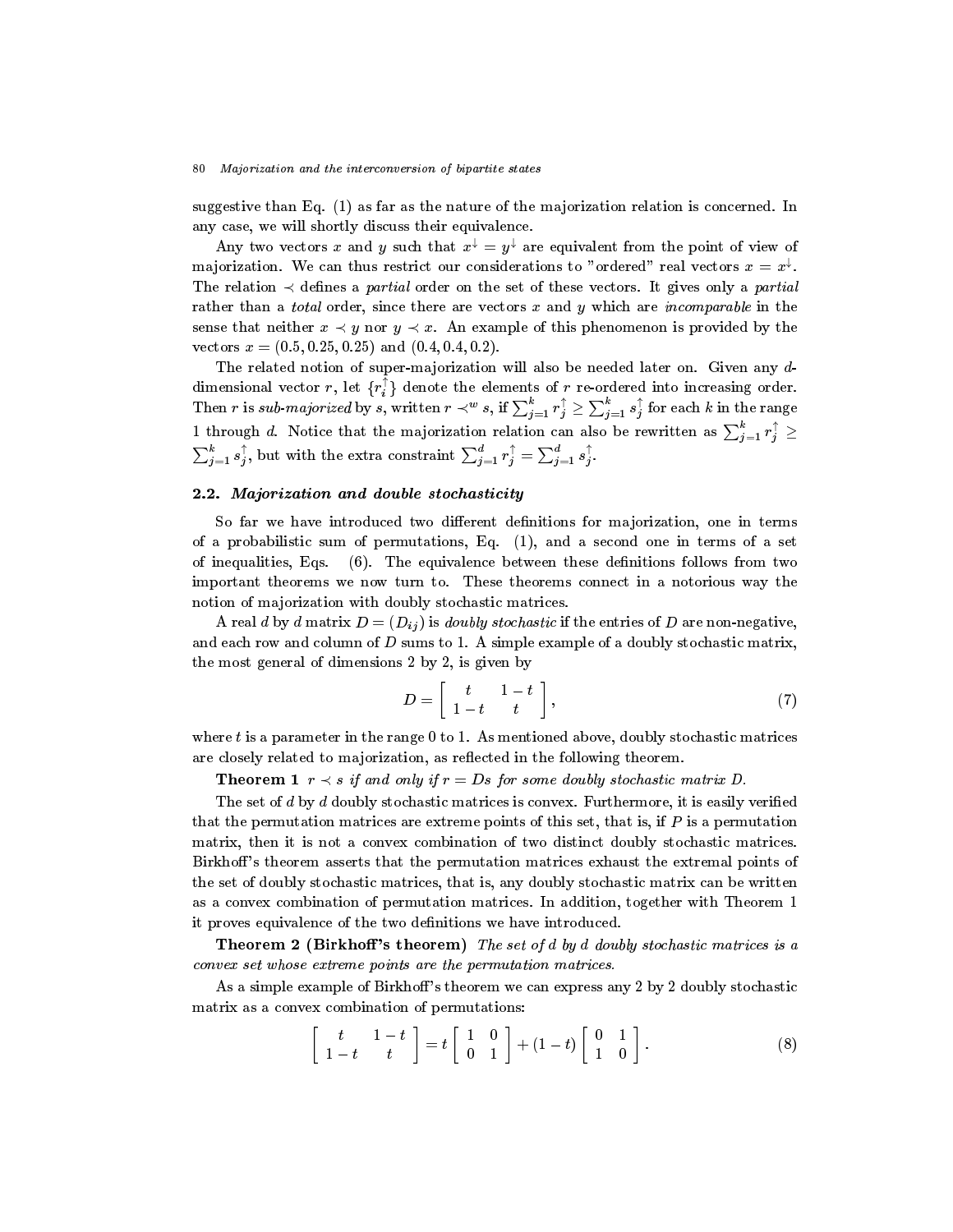In the general  $d$  by  $d$  case there are  $d!$  different permutation matrices. However, Caratheodory's theorem<sup>5</sup> guarantees that a point in an m-dimensional compact convex set may be expressed as a convex combination of at most  $m + 1$  extremal points of that set. The d by a doubly stochastic matrices form a  $a^2 - 2a + 1$ -dimensional set, so an arbitrary doubly stochastic matrix may be expressed as a convex combination of at most  $a^2 = 2a + 2$ permutation matrices.

#### 2.3. Double stochasticity and unitarity

Let us now build the bridge to quantum mechanics. As discussed in the introduction, Horn's lemma connects unitary matrices and majorization through doubly stochastic matrices. Suppose  $U = (U_{ij})$  is a unitary matrix. Then the matrix  $D_{ij} = |U_{ij}|$  is doubly stochastic since the rows and columns of  $U$  are unit vector; a doubly stochastic matrix that can be written in this way is called unitary-stochastic.

**Theorem 3 (Horn's lemma)**  $r \prec s$  if and only if a unitary-stochastic D exists such that  $r = Ds$ .

D is said to be *ortho-stochastic* if, in addition, U is orthogonal, that is, a real unitary matrix. Although not all doubly stochastic matrices are unitary-stochastic, the following theorem shows that, from the point of view of majorization, ortho-stochastic matrices are actually all we need consider:

Theorem 4 Suppose r s. Then an ortho-stochastic <sup>D</sup> exists such that <sup>r</sup> <sup>=</sup> Ds.

### 2.4. Operator majorization

The notion of majorization can be extended to hermitian operators by focussing on the eigenvalues of the operators R and S to be compared. R and S to be compared. R and S  $\alpha$  means, by definition, by definition, by definition, by definition, by definition, by definition, by definition,  $\alpha$ that  $\lambda(R) \prec \lambda(S)$ . Then Uhlmann's theorem, in analogy with Eq. (1) —or, equivalently, Theorem  $1-$ , states the following.

The corresponding to the set  $\mu$  and only if there exists unitary matrices  $\mathbf{v}_i$  and  $\mathbf{v}_i$ probabilities  $p_i$  such that

$$
A = \sum_{i} p_i U_i B U_i^{\dagger}.
$$
\n(9)

Uhlmann's theorem clearly illustrates the idea that the hermitian operator  $A$  (eventually, a density matrix) is more random than  $B$ , since  $A$  can be obtained by independently applying to B unitary operations  $\{U_i\},$  and mixing the resulting operators  $U_iBU_i^+$  according to the probabilities for  $\mathbf{r}_i$  , the probabilities is the mixing. This is transformation is the mixing.

As an elementary consequence of Horn's lemma we have  $Ky$  Fan's maximum principle, which says that for any Hermitian matrix  $A$ , the sum of the  $k$  largest eigenvalues of  $A$ is the maximum value of  $tr(AP)$ , where the maximum is taken over all k-dimensional pro jectors P .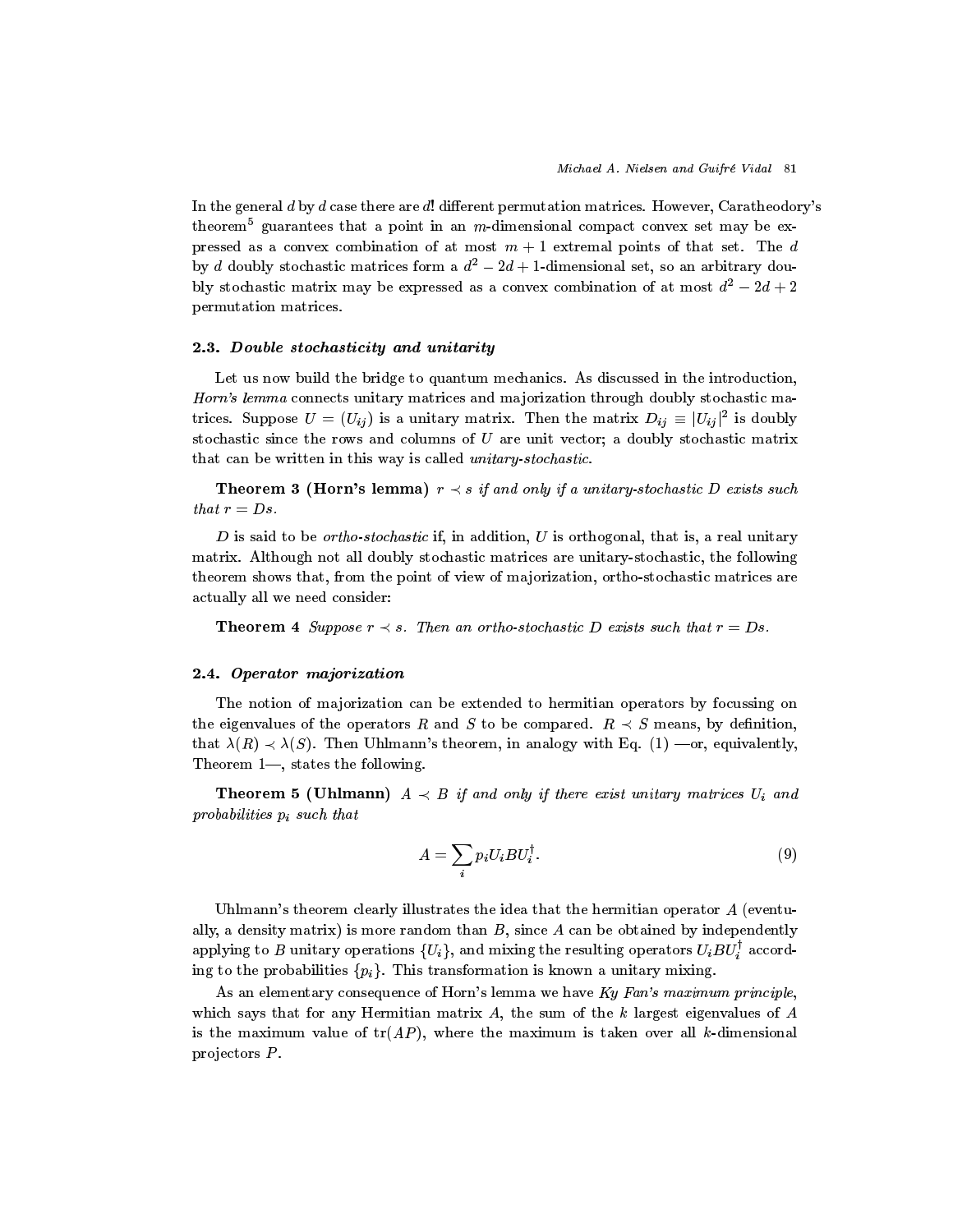Theorem 6 (Ky Fan's maximum principle)

$$
\sum_{j=1}^{k} \lambda_j(A) = \max_P tr(AP).
$$
\n(10)

**Proof.** Choosing  $P$  to be the projector onto the space spanned by the  $k$  eigenvectors of A with the k largest eigenvalues results in  $\text{tr}(AP) = \sum_{i=1}^{n} \lambda_j(A)$ . We only need to show that  $tr(AP) \leq \sum_{i=1}^{k} \lambda_i(A)$  for any k-dimensional projector P. Let  $|e_1\rangle,\ldots,|e_d\rangle$  be an orthonormal basis chosen so that  $P = \sum_{i=1}^{\kappa} |e_k\rangle\langle e_k|$ . Let  $|f_1\rangle, \ldots, |f_d\rangle$  be an orthonormal set of eigenvectors for A. Then

 $\langle e_j|A|e_j\rangle = \sum_{k=1}^a |u_{jk}|^2\lambda_k(A)$ , where  $u_{jk} \equiv \langle e_j|f_k\rangle$  is unitary. By Horn's lemma it follows that  $(\langle e_j | A | e_j \rangle) \prec \lambda(A)$ , which implies that  $\text{tr}(AP) = \sum_{i=1}^{\kappa} \langle e_j | A | e_j \rangle \leq \sum_{i=1}^{\kappa} \lambda_j(A)$ .  $\Box$ .

Ky Fan's maximum principle implies that for Hermitian matrices  $A$  and  $B$ ,

$$
\lambda(A+B) \prec \lambda(A) + \lambda(B). \tag{11}
$$

To prove this very useful result, choose a  $k$ -dimensional projector  $P$  such that  $\sum_{i=1}^{\kappa} \lambda_j(A+$  $\mathcal{B}(\mathcal{B})=\mathrm{tr}((A+B)P)=\mathrm{tr}(AP)+\mathrm{tr}(BP)\leq \sum_{i=1}^{\kappa}\lambda_{j}(A)+\sum_{i=1}^{\kappa}\lambda_{j}(B).$ 

#### 2.5. Majorization and entropies

The Shannon entropy  $H(x) \equiv -\sum_i x_i \log x_i$  of a probability distribution x satisfies that  $\mathcal{H}$  is a particular case of a more general result, which are general result, which are general result, which are general result, which are general result, which are general result, which are general result, whic we state in the following weak form.

**Theorem 7**  $x \prec y \Rightarrow F(x) < F(y)$ , where  $F(x) \equiv \sum_i f(x_i)$ , for any convex function f : R ! R.

**Proof.** Suppose  $x \prec y$  and  $f(\cdot)$  is a convex function. Then  $x = \sum_i p_i P_i y$  for some set of probabilities  $p_i$  and permutation matrices  $P_i$ .  $F(\cdot)$  is a sum of convex functions, and thus convex, so  $F(x) \leq \sum_i p_i F(P_i y)$ . But  $F(\cdot)$  is manifestly permutation invariant, so  $F(P_iy)=F(y), \text{ and thus } F(x)\leq \sum_i p_i F(y)=F(y), \text{ as required.} \quad \Box.$ 

This result can be extended to the domain of operator functionals <sup>6</sup>

**Theorem 8**  $\rho \prec \sigma \Rightarrow F(\rho) \leq F(\sigma)$ , where  $F(\rho) \equiv \sum_{i=1}^{a} f(\lambda_i)$  and  $\lambda_i$  are the eigenvalues of , for any convex functions functions functions functions functions functions functions functions  $\mathcal{A}$ 

**Proof.** Suppose  $\rho \prec \sigma$  and  $f(\cdot)$  is a convex function. Then  $\rho = \sum_i p_i U_i \sigma U_i^{\dagger}$  for some set of probabilities  $p_i$  and unitary matrices  $U_i$ .  $F(\cdot)$  is a sum of convex functions, and thus convex, so  $F(\rho) \leq \sum_i p_i F(U_i \sigma U_i)$ . But  $F(\cdot)$  is manifestly unitarily invariant,  ${\rm so}\,\, F(U_i\sigma U_i\dag) = F(\sigma), \text{ and thus }F(\rho)\leq \sum_i p_iF(\sigma) = F(\sigma), \text{ as required.}\quad \Box.$ 

In particular it follows that the von Neumann entropy  $S(\rho) = H(\lambda(\rho))$  also obeys ) S() <sup>&</sup>lt; S(). Thus, if one probability distribution or one density operator are more disordered than another in the sense of majorization, then they are also so according to the Shannon or the von Neumann entropies, respectively. As the two previous theorems show, there are as a matter of fact many other functions that also preserve the majorization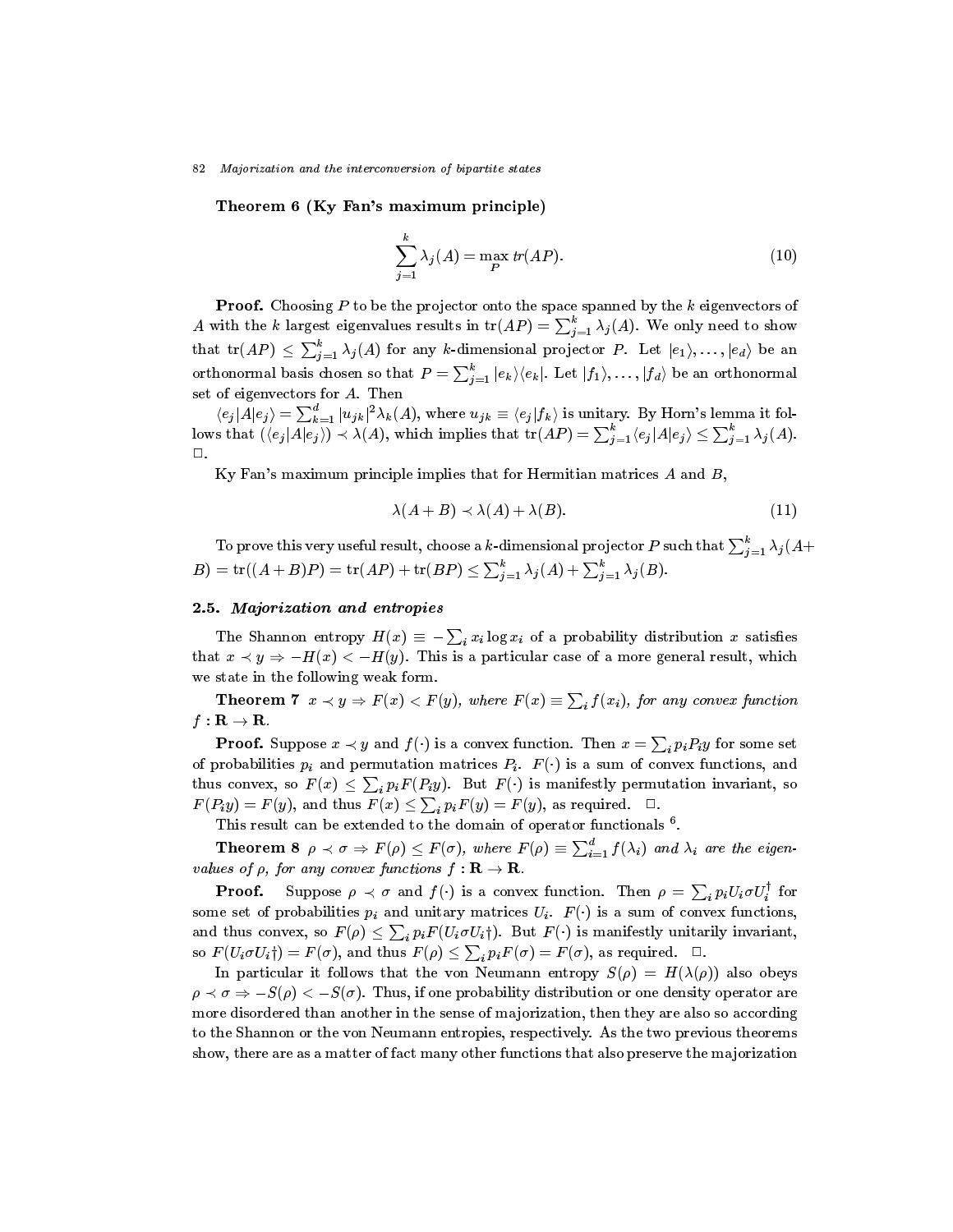relation. Any such function, called Schur-convex, could in asense be used as a measure of order. Notice, however, that the ma jorization relation is a stronger notion of disorder, giving more information than any Shur-convex function. As it is well known, the reason why the Shannon and the von Neumann entropies are so important in practice is that they properly quantify the order in some limiting conditions, namely when many copies of a system are considered. For the situations in which we are interested in this paper, ma jorization and not entropy is the most convenient tool to be used.

#### 3. Characterization of mixing and measurements in quantum mechanics

The connection between majorization and quantum mechanics seems to have first been pointed out by Uhlmann9 . Some of Uhlmann's results were later generalized by Wehrl to the infinite dimensional case  $\cdot$ . In this section we will brieny describe some of the known applications of majorization theory in the contexts of quantum state mixing and of quantum measurements. For a more complete description see Nielsen's paper <sup>11</sup> . The reason for presenting these results here is that they will be very useful in the next section when discussing bipartite pure state entanglement transformations, since they constitute the link between entanglement theory and majorization.

#### 3.1. Mixing

The mixing problem in quantum mechanics is the following: given a density matrix  $\rho$ , characterize the class of probability distributions  $p_j$  and density matrices  $\rho_j$  such that  $\rho = \sum_j p_j \rho_j$ . We start presenting a theorem that classifies all the different ways a given density matrix may be represented by an ensemble. An ensemble of pure states  $\{p_i, \psi_i\}$  is said to realize the density matrix  $\rho$  if  $\rho = \sum_i p_i |\psi_i\rangle\langle\psi|$ .

**Theorem 9 (Ensemble classification theorem** <sup>12</sup>) The ensembles  $\{p_i, |\psi_i\rangle\}$  and  $\{q_i, |\phi_j\rangle\}$  realize the same density matrix if and only if

$$
\sqrt{p_i}|\psi_i\rangle = \sum_j u_{ij}\sqrt{q_j}|\phi_j\rangle \tag{12}
$$

where  $u_{ij}$  is some unitary matrix and we pad the smaller ensemble with entries having probability zero to ensure that the two ensembles have the same number of elements.

Combining the ensemble classification theorem with Horn's lemma gives the following theorem classifying the set of probability distributions consistent with a given density matrix.

**Theorem 10** <sup>16</sup> Suppose  $\rho$  is a density matrix. Let  $p_i$  be a probability distribution. Then there exists normalized quantum states jiij such that  $\mathbf{r}$ 

$$
\rho = \sum_{i} p_i |\psi_i\rangle\langle\psi_i| \tag{13}
$$

if and only if  $(p_i) \prec \lambda_\rho$ , where  $\lambda_\rho$  is the vector of eigenvalues of  $\rho$ .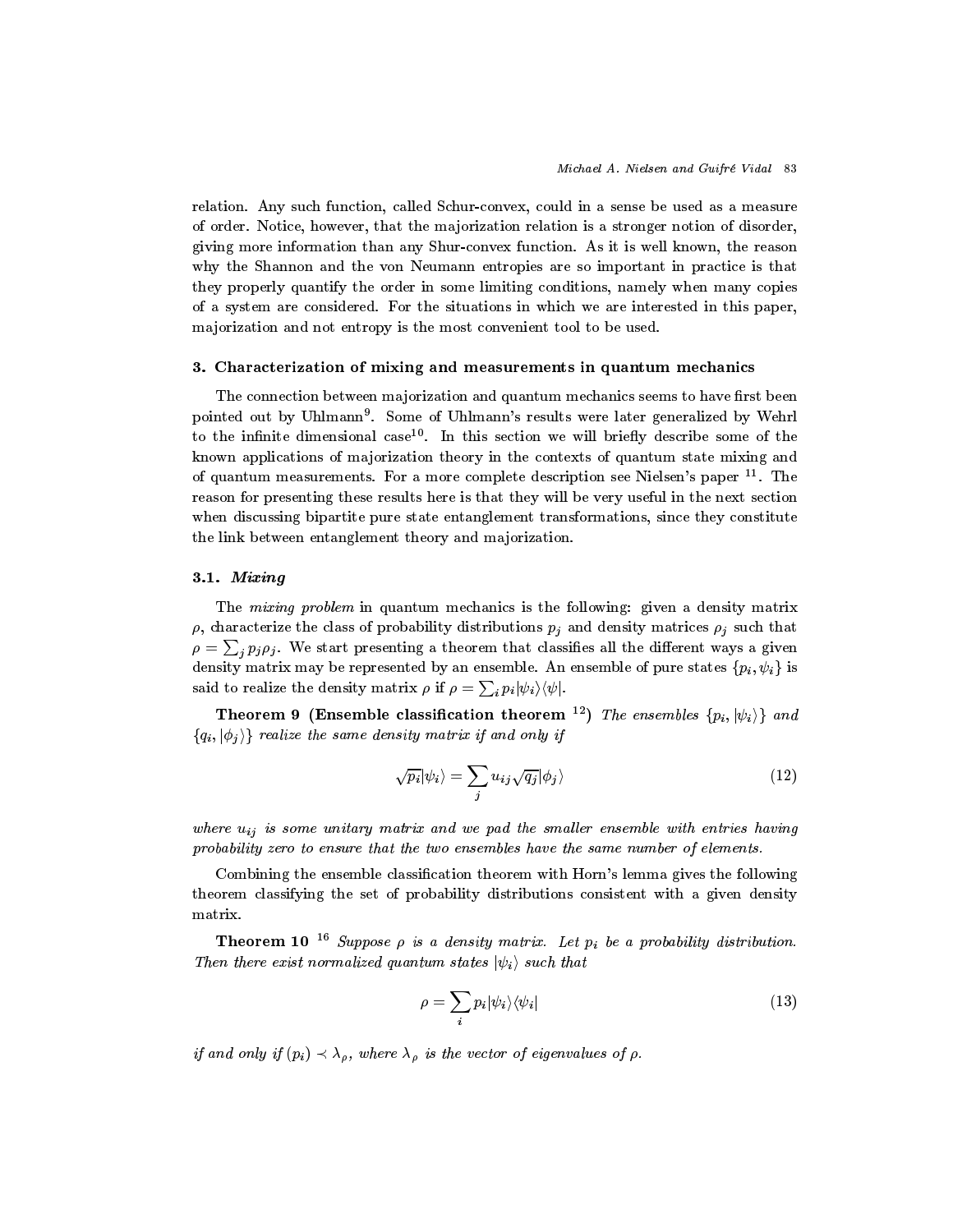**Proof.** Suppose there is a set of states  $|\psi_i\rangle$  such that  $\rho = \sum_i p_i |\psi_i\rangle \langle \psi_i|$ . Multiplying (12) by its adjoint gives  $p_i = \sum_{jk} u_{ik}^* u_{ij} \lambda_j \delta_{jk}$ , which simplifies to

$$
p_i = \sum_j |u_{ij}|^2 \lambda_j. \tag{14}
$$

Since  $D_{ij} = |u_{ij}|^2$ , we have  $|p_i| = D \lambda$  for doubly stochastic D, and thus  $|p_i| \prec \lambda$ . Conversely, if  $(p_i) \prec \lambda$  then we can find orthogonal (and thus unitary) u such that (14) is satisfied. Defining the states  $|\psi_i\rangle$  by Eq. (12) gives the result.  $\Box$ .

Later on we will use the following corollary <sup>11</sup>: suppose  $|\psi\rangle$  is a pure state of a composite system AB with Schmidt decomposition

$$
|\psi\rangle = \sum_{i} \sqrt{p_i} |i_A\rangle |i_B\rangle. \tag{15}
$$

Then given a probability distribution  $q_i$  there exists an orthonormal basis  $\ket{\imath_B}$  for system  $\mathcal{B}$  and corresponding states j iii of system A such that that the such that  $\mathcal{B}$ 

$$
|\psi\rangle = \sum_{i} \sqrt{q_i} |\psi_i\rangle |i'_B\rangle \tag{16}
$$

if and only if  $(q_i) \prec (p_i)$ .

Finally, the next theorem relates the spectrum of  $\rho$ ,  $\lambda(\rho)$ , with that of density matrices  $\rho_i$  realizing it.

**Theorem 11** Let  $\rho$  be a density matrix,  $p_j$  a probability distribution, and  $\rho_j$  states such that  $\rho = \sum_j p_j \rho_j$ . Then the following constraint must be obeyed:

$$
\lambda(\rho) \prec \sum_{j} p_j \lambda(\rho_j) \tag{17}
$$

$$
(18)
$$

**Proof.** It follows immediately from Eq.  $(11)$ .  $\Box$ .

### 3.2. Measurement

In quantum mechanics an *efficient* measurement  $\text{-one where all information about}$ outcomes is kept— is characterized by a single set of operators  $\{F_i\}$  satisfying  $\sum_i F_i^{\top} F_i =$ 1. It takes, with probability  $p_i \equiv \text{tr} \; F_i^T F_i \rho$ , a system originally in state  $\rho$  into the state  $\rho_i \equiv (F_i^{\scriptscriptstyle +}\rho F_i)/p_i.$  Notice that an efficient measurement always maps pure states into pure states. Here, again, we would like to characterize the ensemble  $\{p_i, \rho_i\}$  that can be produced from  $\rho$  through an efficient measurement. The next two theorems set restrictions on the probability vectors  $\lambda(\rho)$ ,  $\lambda(\rho_i')$  and the probability distribution  $\{p_i\}$ .

**Theorem 12** <sup>11,18</sup> Suppose an efficient measurement  $\{F_i\}$  transforms  $\rho$  into  $\rho'_i$  with probability  $p_i$ . Then the following constraint is obeyed:

$$
\lambda(\rho) \prec \sum_{j} p_j \lambda(\rho'_i). \tag{19}
$$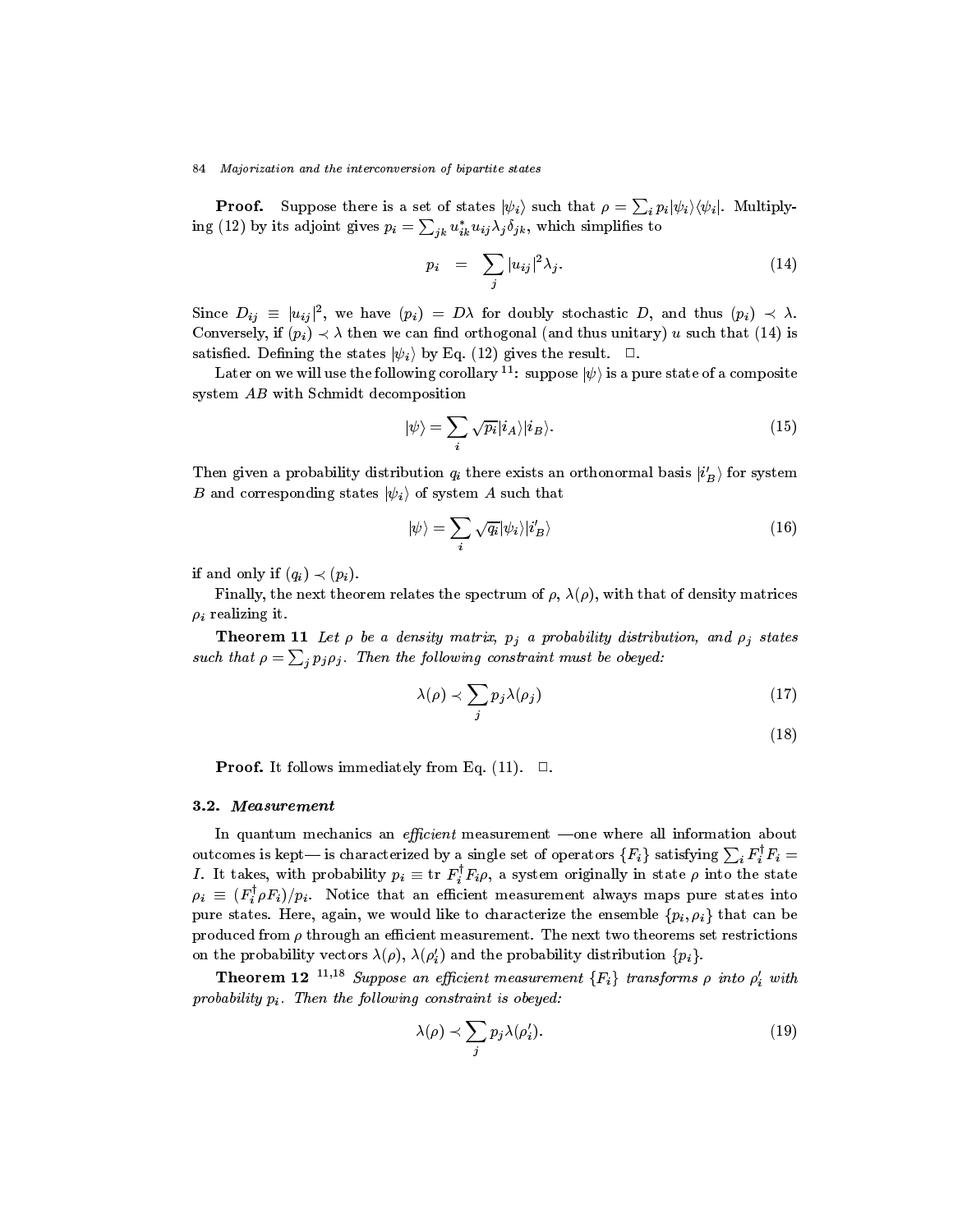**Proof.** (Adapted from theorem 2 in  $^8$  applied to the entanglement monotones of  $^{19}$ ) Suppose the measurement fFig is performed on part <sup>A</sup> of <sup>a</sup> bipartite system in <sup>a</sup> pure state  $|\psi\rangle$  such that  $\rho = \rho_A \equiv \text{tr}_B |\psi\rangle \langle \psi|$ . The resulting states are  $|\psi_i\rangle \equiv F_i \otimes I_B |\psi\rangle / \sqrt{p_i}$ , with  $\rho'_i = \text{tr}_B |\psi_i\rangle \langle \psi_i|$ . Define  $\rho_{B,i} \equiv \text{tr}_A |\psi_i\rangle \langle \psi_i|$ . Notice that, as expected in order to prevent faster than light signalling from  $A$  to  $B$ ,

$$
\rho_B = \text{tr}_A|\psi\rangle\langle\psi| = \text{tr}_A(\sum_i F_i^\dagger F_i \otimes I_B|\psi\rangle\langle\psi|) = \sum_i p_i \rho_{B,i}.
$$
 (20)

But we already known from theorem 11 on mixing that this implies

$$
\lambda(\rho_B) \prec \sum_i p_i \lambda(\rho_{B,i}), \tag{21}
$$

which is equivalent to Eq. (19) because, for any bipartite pure state, the reduced density matrices  $\rho_A$  and  $\rho_B$  have equivalent spectra, that is  $\lambda(\rho_A) = \lambda(\rho_B)$ .  $\Box$ .

Intuitively, we know that quantum measurements acquire (rather than lose) information about the system being measured. The above theorem just made this intuition mathematically precise: the eigenvalues of the initial state are more disordered than the average eigenvalues of the post-measurement state. A type of converse to this result (see below) also holds: provided an equation similar to  $(19)$  is fulfilled —with some additional technical restrictions—, it is possible to find a quantum measurement which gives the postmeasurement state  $\rho_i'$  with probability  $p_i$  when performed with  $\rho$  as the initial state. Thus ma jorization provides a natural language to express sharp fundamental constraints on the ability of quantum measurements to acquire information about a quantum system. Since the entanglement of a bipartite state is related to how mixed thecorresponding reduced density matrices are, and in order to modify their spectra we need to locally make efficient measurements, we can already start suspecting that the constraints regulating information acquisition in efficient measurements may be exactly the same as the ones ruling bipartite pure state entanglement manipulation.

**Theorem 13** <sup>11</sup> Suppose  $\rho$  is a density matrix with vector of eigenvalues  $\lambda$ , and  $\sigma_i$ are density matrices with vectors of eigenvalues  $\lambda_i$ . Suppose  $p_i$  are probabilities such that

$$
\lambda \prec \sum_{i} p_{i} \lambda_{i} \tag{22}
$$

Then there exist matrix matrix  $\mathbf{F}$  and a probability distribution pix such that  $\mathbf{F}$ 

$$
\sum_{ij} E_{ij}^{\dagger} E_{ij} = I, \quad E_{ij} \rho E_{ij}^{\dagger} = p_{ij} \sigma_i, \quad \sum_j p_{ij} = p_i. \tag{23}
$$

**Proof.** By Birkhoff theorem,  $\lambda \prec \sum_i p_i \lambda_i$  implies that there exist permutation matrices  $P_j$  and probabilities  $q_j$  such that

$$
\lambda = \sum_{ij} p_i q_j P_j \lambda_i. \tag{24}
$$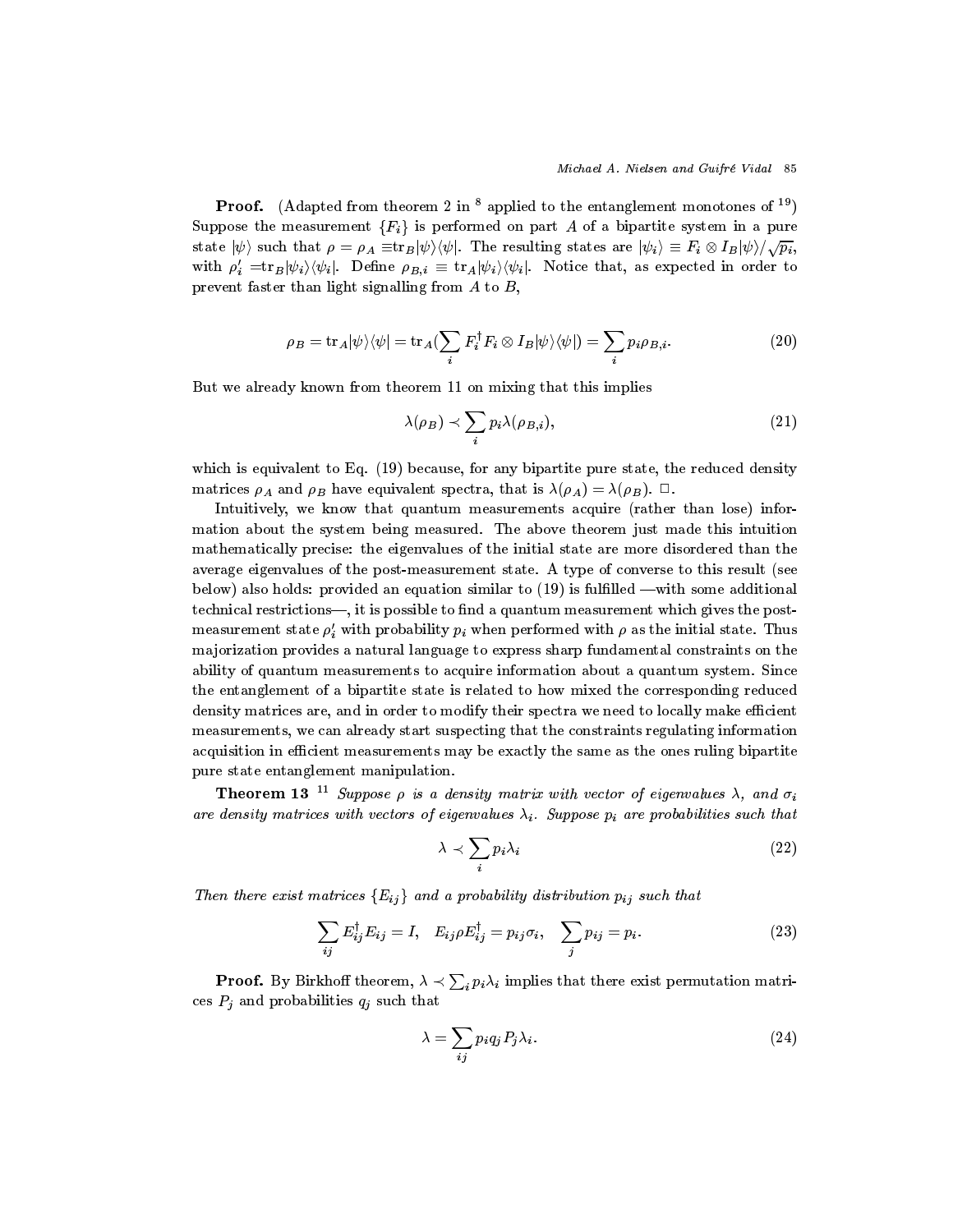Without loss of generality we may assume that  $\rho$  and  $\sigma_i$  are all diagonal in the same basis, with non-increasing diagonal entries, since if this is not the case then it is an easy matter to append unitary matrices to the measurement matrices to obtain the correct transformation. With this convention, we define matrices  $E_{ij}$  by

$$
E_{ij}\sqrt{\rho} \equiv \sqrt{p_i q_j} \sqrt{\sigma_i} P_j^{\dagger}.
$$
\n(25)

For simplicity sake, we will assume that  $\rho$  is invertible. Note that we have

$$
\sqrt{\rho} \left( \sum_{ij} E_{ij}^{\dagger} E_{ij} \right) \sqrt{\rho} = \sum_{ij} p_i q_j P_j \sigma_i P_j^{\dagger}.
$$
 (26)

Comparing with (24) we see that the right-hand side of the last equation is just  $\rho$  and thus

$$
\sqrt{\rho} \left( \sum_{ij} E_{ij}^{\dagger} E_{ij} \right) \sqrt{\rho} = \rho, \tag{27}
$$

from which we deduce that  $\sum_{ij} E_{ij}^{\dagger} E_{ij} = I$ . Furthermore, from the definition (25) it follows that

$$
E_{ij}\rho E_{ij}^{\dagger} = p_i q_j \sigma_i, \qquad (28)
$$

and thus upon performing a measurement defined by the measurement matrices  ${E_{ij}}$  the result  $(i, j)$  occurs with probability  $p_{ij} = p_i q_j$ ,  $\sum_j p_{ij} = p_i$ , and the post-measurement state is  $\sigma_i$ .  $\Box$ .

#### 4. Interconversion of bipartite states under LOCC

Entanglement transformations have been intensively studied in recent years. This active area of research has been so far specially successful in the case of transformations of bipartite systems, where, for instance, it has revealed the structure of entangled pure states 7;19;20;21;22 . It has also led to physically motivated criteria for the quantication of the entanglement properties of pure  $^{23}$  and mixed  $^{24}$  multipartite states. In addition these studies generate useful tools to address other relevant issues in quantum information theory, given the predominant role entanglement plays in the whole field. A good example is provided by the bounds on the quantum communication complexity of some distributed computations derived by estimating the amount of entanglement necessarily produced while performing the computation <sup>25</sup> . In general, any task involving distant parties and using up entangled states as a resource, such as quantum teleportation, benefits from a better understanding of entanglement.

So far in this paper we have introduced some results of ma jorization theory and have applied them both in the context of mixing of quantum states and in that of quantum measurements. We move now to the main aim of this review, the analysis of entanglement transformations from the point of view of majorization. First we describe and justify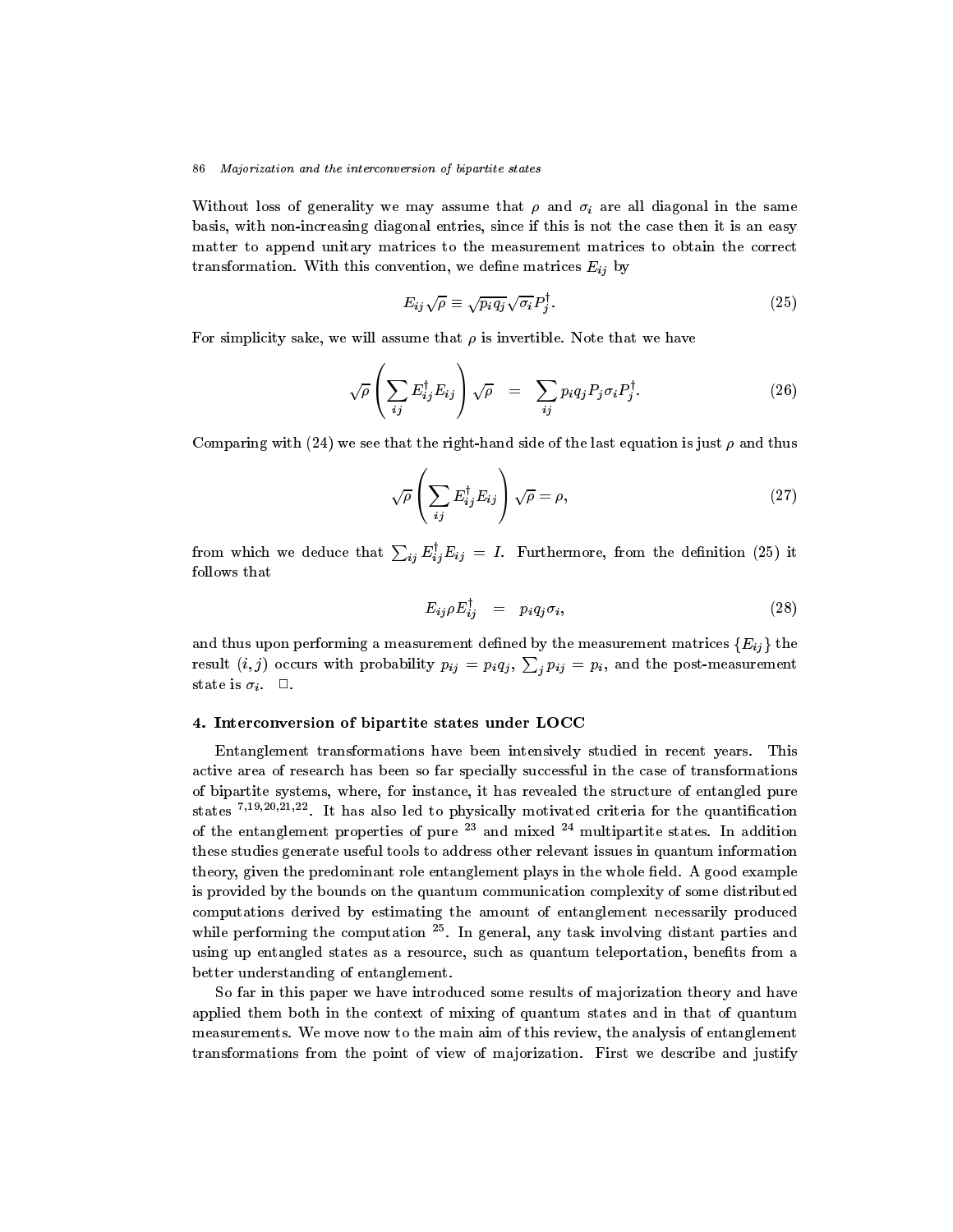the necessary and sufficient conditions for a pure-state entanglement transformation of a bipartite system to be feasible under LOCC. Such conditions naturally endow the set of bipartite pure states with a ma jorization-based structure. They also lead to uncovering the surprising effect of entanglement catalysis. Then, we will be concerned with explicit protocols that locally perform a given transformation. In particular, we will describe a local strategy requiring very little communication between the parts of the system. We will move to describe the frame set by the theory of entanglement monotones, that applies to mixed states and to systems with more than two parties. Finally, we will comment on asymptotic transformations.

## 4.1. Pure-state transformations under local operations and classical communication

Consider a composite quantum system consisting of two spatially separated parts, A and B. Part A is controlled by Alice, who can perform the most general transformation on it. Similarly, Bob is in charge of part  $B$ , that he can manipulate arbitrarily. In addition, Alice and Bob can talk to each other. Under these circumstances, only a restricted set of transformations of the system AB are feasible, the so-called LOCC transformations, after local operations and classical communication. We are then interested in the characterization of the states Alice and Bob can take the system into, starting from a given pure state  $\psi$  and by means of LOCC.

The following theorems provide us with the answer when the final states are also pure. Let  $\lambda(\psi) = \lambda(\rho_A)$  denote the vector of decreasingly ordered eigenvalues  $\lambda_i$  of the reduced density matrix  $\rho_A^r$ , or equivalently, of the Schmidt coefficients of  $\psi,$ 

$$
|\psi\rangle = \sum_{i=1}^{d} \sqrt{\lambda_i} |i_A\rangle |i_B\rangle,\tag{29}
$$

a state of two  $a$ -level systems. Then the first theorem, due to Nielsen  $\,$  , refers to a local  $\,$ deterministic conversion, that is, a local conversion achieving the final state with certainty.<br>It shows that the feasibility of the transformation depends on whether a majorization relation between the Schmidt coefficients of the initial and final states is obeyed.

**Theorem 14** State  $\psi$  can be converted into state  $\phi$  by means of LOCC if, and only if,

$$
\lambda(\psi) \prec \lambda(\phi). \tag{30}
$$

Notice that since  $\lambda(\psi)$  corresponds to the spectrum of the reduced density matrix  $\rho_A^+ \equiv$ tr $_B |\psi \rangle \langle \psi |$ , this condition is equivalent to Eq. (4).

The following generalization of theorem 14, que to Vidal<sup>--</sup>, considers local conversions that succeed with some probability  $p$  at transforming the initial state into the wished final state. Notice that the necessary and sufficient condition is given in terms of a superma jorization relation.

**Theorem 15** State  $\psi$  can be conclusively converted into state  $\phi$  with probability p by means of  $LOCC$  if, and only if,

$$
\lambda(\psi) \prec^w p\lambda(\phi). \tag{31}
$$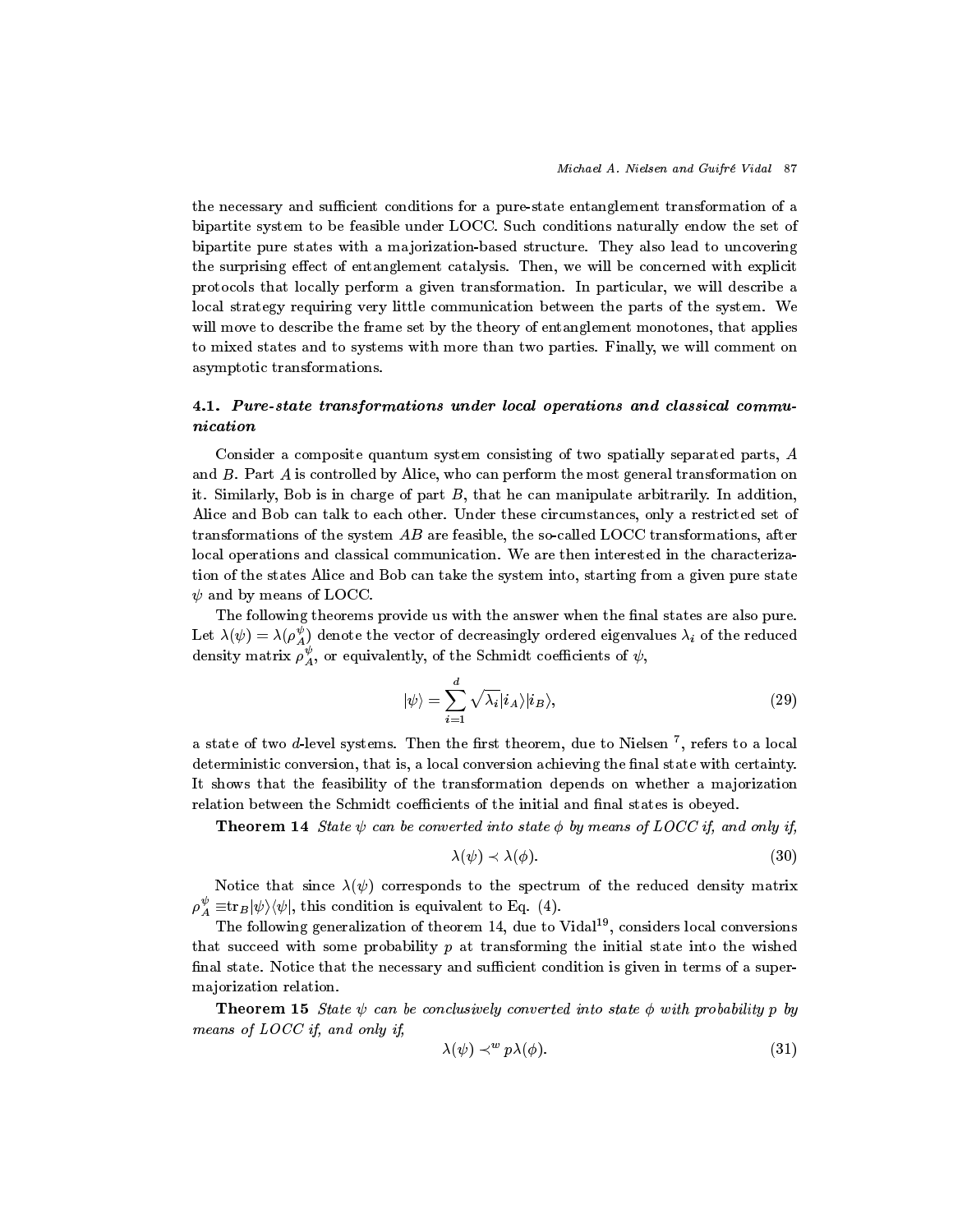This result explicitly characterizes then the maximal probability in the conversion of  $\psi$ to  $\phi$  when the transformation can not be performed with certainty. Such probability had been previously presented in  $26$  for the case where the final state is maximally entangled.

Finally, the most general transformation involving only pure states, that is, from  $\psi$ to one element of the ensemble  $\{p_j, \psi_j\}$ , is addressed in this theorem by Jonathan and Plenio<sup>21</sup>. Again, the feasibility of the transformation by local means depends on a majorization relation, this time between the Schmidt coefficients of the initial state and an average of the Schmidt coefficients of the final states.

**Theorem 16** The probabilistic transformation  $\psi \rightarrow \{p_j, \psi_j\}$  can be accomplished using only LOCC if, and only if

$$
\lambda(\psi) \prec \sum_{j} p_j \lambda(\psi_j). \tag{32}
$$

It is quite remarkable that the feasibility of a pure-state transformation under LOCC depends only on a system of  $d$  inequalities. Notice that the set of protocols based on LOCC is of very difficult characterization, since a local protocol may consist of arbitrarily many rounds of communication and local operations. One key result to understand this  $\sup$  simple solution is que to Lo and Popescu $^{-1}$ . They exploited the symmetry (up to local unitary operations) of any bipartite pure state under exchange of parts  $A$  and  $B$  to show that the most general LOCC-based protocol involving only pure states can be replaced with another protocol simply consisting of an *efficient* measurement on any one of the subsystems, say A, followed by local unitary operations on B.

Let us justify only theorem 16, since theorems 14 and 15 follow as particular cases. The feasibility by LOCC of a transformation depends, thus, only on whether an efficient measurement on A exists such that transforms the Schmidt coefficients  $\lambda(\psi)$  of the initial state  $\psi$  into those of the final states  $\psi_i$  (recall that a local unitary operation on B cannot modify the Schmidt coefficients of the final states). That is, on whether a measurement can transform the mixed state  $\rho_A(\psi)$ , with spectrum  $\lambda(\psi)$ , into the ensemble  $\{p_j, \rho_A^{\tau_j}\},$ with corresponding spectra  $\lambda(\psi_j)$ . Then, theorem 12 on quantum measurements implies that condition  $(32)$  must be fulfilled for such a measurement on A to exists, whereas its partial converse, theorem 13, ensures that when condition (32) is fulfilled, then the wished measurement exists. Notice, moreover, that the proof of theorem 13 is constructive, displaying and explicit measurement that we can apply on part A of the system and supplement with convenient, outcome-dependent unitary operations on part  $B$  to readily obtain a local protocol for the transformation  $\psi \to \{p_i, \psi_i\}.$ 

### 4.2. Local order, incomparable states and entanglement catalysis.

In a similar way as Uhlmann's theorem justifies regarding a density operator  $\rho$  as more mixed that is the same  $\{y_i\}$  , the same interesting state as  $\alpha$  regard state as  $\alpha$  is the same  $\alpha$ entangled than state when ( ) (). The idea is that whatever nonlocal resources state  $\phi$  may contain, they are also contained in  $\psi$  at least in the same amount. This is so because state  $\phi$  can be obtained from  $\psi$  by means of a transformation that, by definition, can not enhance non-local properties.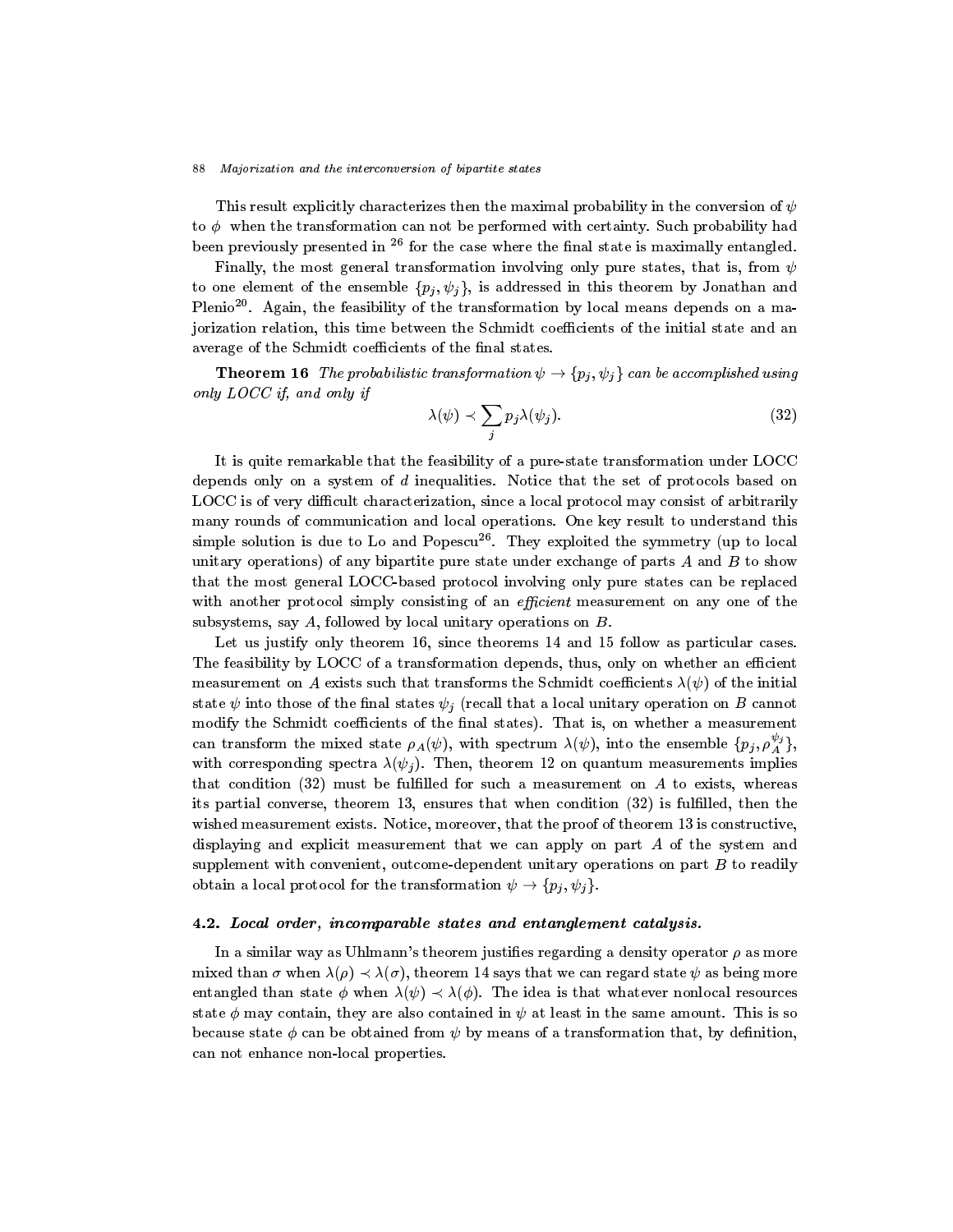The degree of entanglement of a bipartite pure state  $\psi$  is directly related to the degree of disorder of the corresponding reduced density matrix  $\rho_A$ . A pure state transformation through LOCC of a bipartite system  $AB$  is possible if, and only if, it implies an increase in the order of part A (equivalently, of part  $B$ ). There are other properties that entangled states inherit from majorization. Recall that the later defines only a partial order. Thus, we have couples of pure states whose entanglement is incomparable, that is, neither of the states can be converted into the other by means of LOCC. And example of this are states  $\psi$ and  $\phi$  with Schmidt coefficients given by  $\lambda(\psi) = (0.5, 0.25, 0.25)$  and  $\lambda(\phi) = (0.4, 0.4, 0.2)$ .

A surprising result of entanglement transformations is the so called entanglement catalysis. As shown by Jonathan and Pienio  $\,$  , there are incomparable pure states  $\psi$  and  $\varphi$ such that the transformation  $\psi \to \phi$  cannot be accomplished, but there is a catalyzing state is such that  $\tau$  , and  $\tau$  is necessary to transform the state  $\tau$  is necessary to transform the state  $\tau$  $\psi$  into  $\phi$  by LOCC, but is not used up during the process. As an explicit example of this , consider the states

$$
|\psi\rangle = \sqrt{0.4}|00\rangle + \sqrt{0.4}|11\rangle + \sqrt{0.1}|22\rangle + \sqrt{0.1}|33\rangle \tag{33}
$$

$$
|\phi\rangle = \sqrt{0.5}|00\rangle + \sqrt{0.25}|11\rangle + \sqrt{0.25}|11\rangle \tag{34}
$$

$$
|\tau\rangle = \sqrt{0.6}|00\rangle + \sqrt{0.4}|11\rangle. \tag{35}
$$

It is the condition of the condition ( ) while condition ( ) while condition ( ) is not function ( ) is not function ( ) is not function ( ) is not function ( ) is not function ( ) is not function ( ) is not function ( ) and thus the transformation of  $\psi$  into  $\phi$  is only possible in presence of  $\tau$ .

#### 4.3. Explicit conversion strategies and their classical communication cost

Let us discuss now two explicit protocols for a LOCC deterministic conversion between pure states. We shall point out in both cases how much classical communication is required. The classical communication cost of a protocol is an important issue in some circumstances. Suppose the conversion is needed, for instance, while computing a distributed function. If the aim of using entanglement is to reduce the communication complexity of the function, it is important to have available conversion protocols requiring little classical communication. The study of the classical communication cost in entanglement transformations was initiated in <sup>27</sup> , in the context of asymptotic transformations.

We already pointed out that the proof of theorem 13 on quantum measurements provides us with a protocol to transform bipartite pure states. This first construction goes as follows. If a deterministic conversion  $\psi \to \phi$  is to be possible by means of LOCC.  $t \mapsto t$  , which by the matrix  $\theta$  is the orientation by the  $t$  implies that ( )  $\theta$ some doubly stochastic matrix  $D$ . In turn, Birkhoff theorem says that  $D$  decomposes into *n* random permutations,  $D = \sum_j p_j P_j$ , and Caratheodory's theorem ensures that a decomposition exists with  $n = a^2 - 2a + 2$ . The measurement operators  $\{F_j\}$ , given by  $F_j \equiv q_j^{\gamma -} (\rho_A^{\gamma})^{1/2} P_j^{\gamma} (\rho_A^{\gamma})^{-1/2}$ , define then a n outcome measurement for Alice that, when supplemented with extra, outcome-dependent local unitary operations, deterministically transforms  $\psi$  into  $\phi$ . This protocol requires sending about 2 log<sub>2</sub> d bits from Bob to Alice, corresponding to communicating which of the  $n$  measurement outcomes Alice has obtained.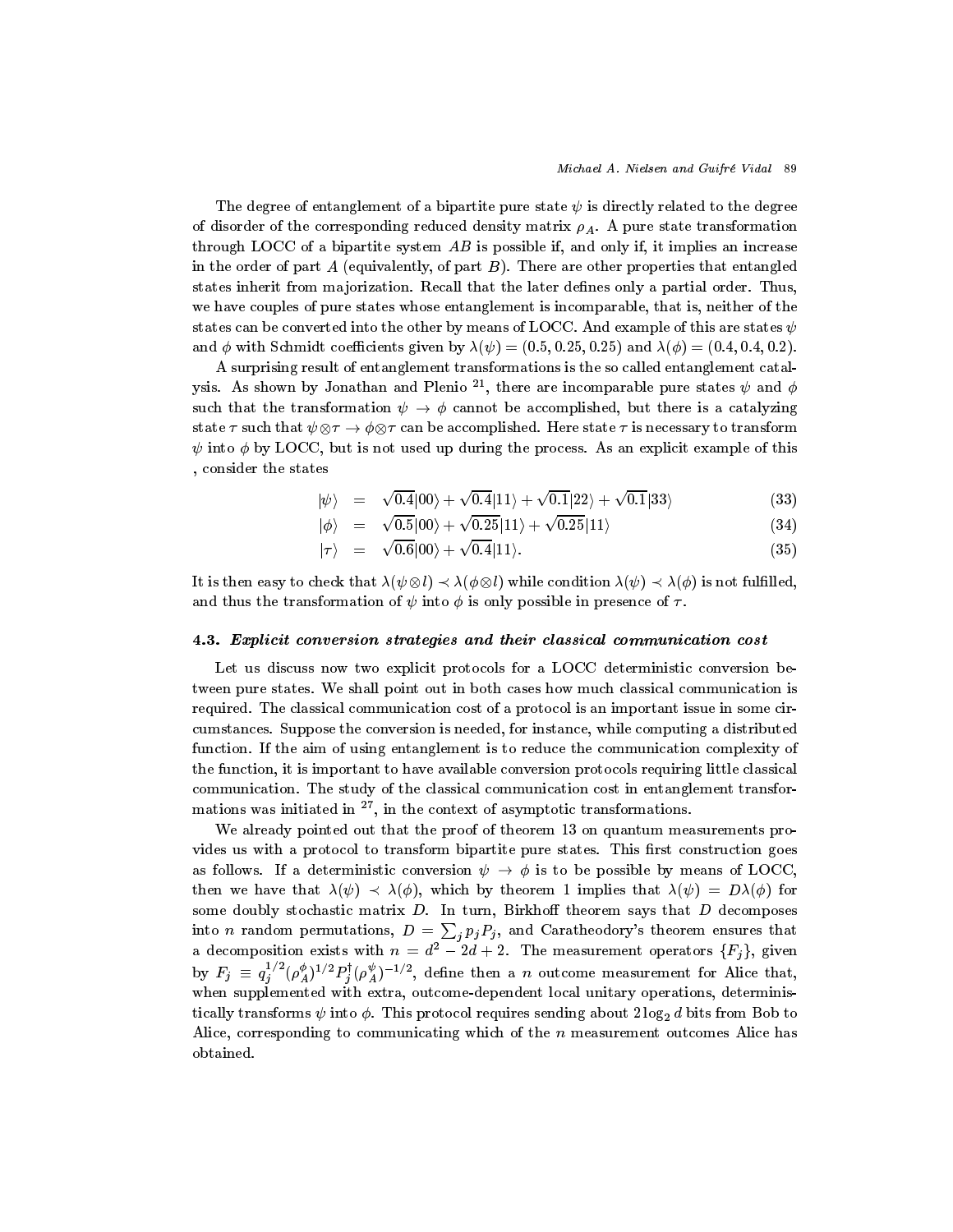We examine now an alternative protocol<sup>28</sup> that requires only log<sub>2</sub> d bits of communication. It is based on exploiting the corollary of theorem 10 and constitutes yet another instance of application of majorization theory to entanglement transformations. Notice that if

$$
|\psi\rangle = \sum_{i=1}^{d} \sqrt{\lambda_i} |i_A\rangle |i_B\rangle \tag{36}
$$

can be transformed into j<sup>i</sup> by LOCC, that is, ( ) (), then we can write, up to local unitary operations,

$$
|\phi\rangle = \sum_{i=1}^{d} \sqrt{\lambda_i} |\phi_i\rangle |i_B\rangle, \qquad (37)
$$

that is, with the same coefficients  $\sqrt{\lambda_i}$  as  $\psi$ , but using a set of (possibly) non-orthogonal normalized vectors  $\{|\phi_i\rangle\}$  in part A.

Then the operator  $F_j \equiv \sum_i \omega^{ij} |\phi_i\rangle\langle i_A|, \omega \equiv \exp(i2\pi/d),$  applied on part A transforms  $\psi$  into  $|\phi^j\rangle = \sum_{i=1}^a \sqrt{\lambda_i} \omega^{ij} |\phi_i\rangle |i_B\rangle$ , which becomes  $\phi$  after a diagonal unitary operation on part B that removes the phases  $w^{ij}$ . To see that  $\sum_i F_i^{\dagger} F_j = I$ , that is, that  $\{F_j\}$ define indeed a d-outcome measurement, just regard the  $F_j$  as components of a vector  $\vec{F}$ and notice that

$$
\vec{F} = \begin{pmatrix} F_1 \\ \vdots \\ F_d \end{pmatrix} = U \begin{pmatrix} |\phi_1\rangle\langle 1_A| \\ \vdots \\ |\phi_d\rangle\langle |d_A| \end{pmatrix} \equiv U\vec{v}, \tag{38}
$$

where U is a unitary matrix with entries  $u_{ij} = \omega^j$  and vector v satisfies  $v^j \cdot v = I_A$ . Now,<br>  $\sum_i F_i^{\dagger} F_j = \vec{F}^{\dagger} \cdot \vec{F} = (\vec{v}^{\dagger} U^{\dagger}) \cdot (U \vec{v}) = \vec{v}^{\dagger} \cdot \vec{v} = I_A$ . Since this measurement has only d outcomes, Alice needs to communicate  $\log_2 d$  bits of information to Bob so that he knows which unitary operation he is to apply on part B.

#### 4.4. Majorization versus entanglement monotones

A fruitful approach to entanglement transformations, not necessarily restricted to the bipartite pure-state case, has been the identification and study of those quantities that have a monotonic behaviour under LOCC, the so called *entanglement monotones* . In a similar way as conservation laws, such as that of energy and of linear and angular momenta, imply constraints in the evolution of a dynamical system, entanglement monotones are functions of the state of a composite system that set constraints LOCC transformations must satisfy.

Here we have been concerned with transformations involving only pure states. Suppose that the transformation  $\psi \to \{p_j, \psi_j\}$  can be accomplished by means of LOCC. A function  $\mu$  is then a (non-increasing) entanglement monotone if, for any such initial and final states, it fulfills

$$
\mu(\psi) \ge \sum_{j} p_j \mu(\psi_j). \tag{39}
$$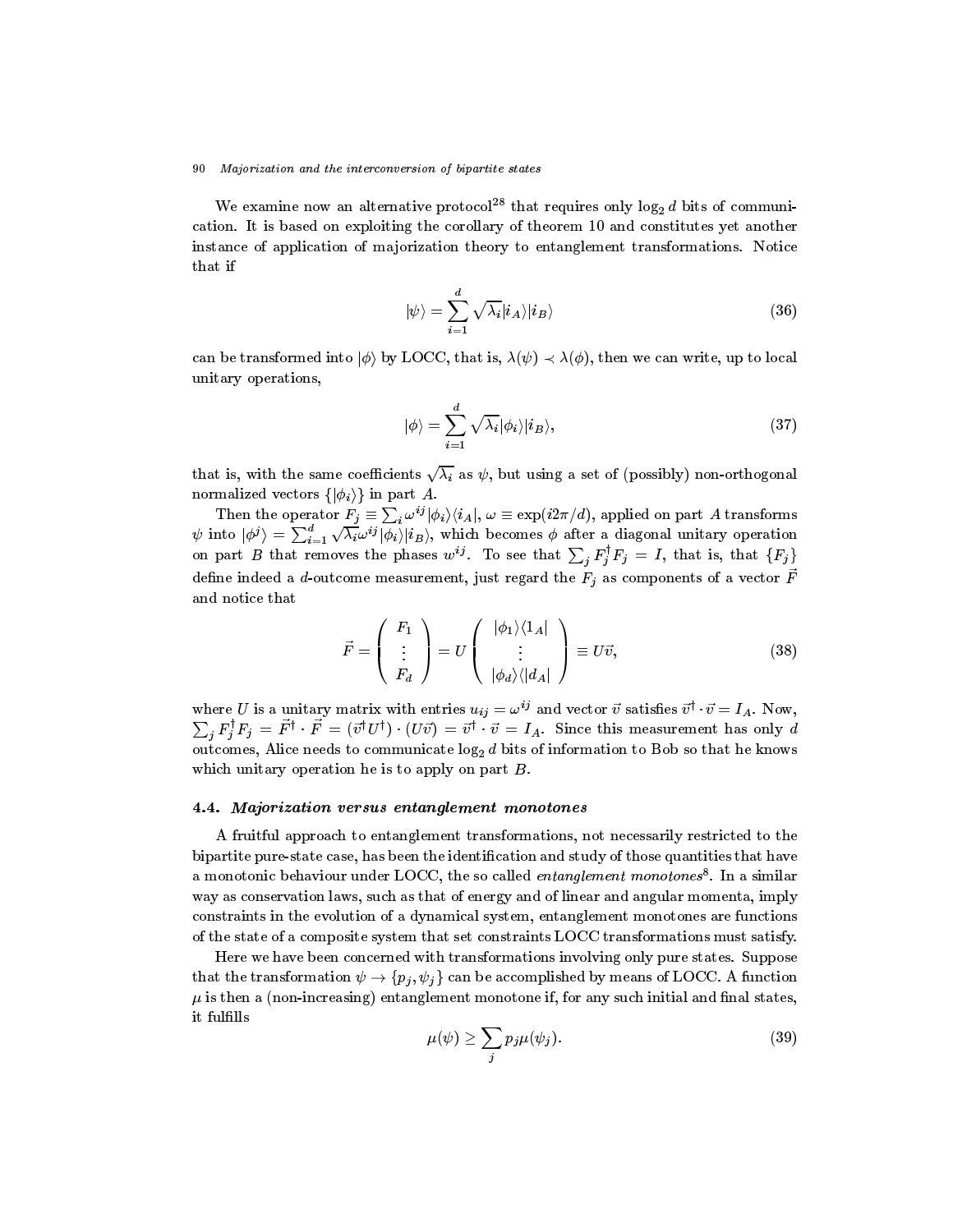Let us now suppose  $\mu(\psi)$  has been shown to be an entanglement monotone. Obviously, if a given pure-state transformation is equipped in an increase of  $\mu_{ij}$  , i.e. if  $\mu_{ij}$  and  $\mu_{ij}$  is an increase of  $\mu_{ij}$ (39) is not fulfilled for  $\tau$  and  $\{q_j, \tau_j\}$ , then that transformation cannot be implemented using only LOCC. Thus, for each entanglement monotone  $\mu$  that we identify, we obtain a constraint the transformation is to be accomplished by means  $\mathbf{r}$  is to be accomplished by means  $\mathbf{r}$ of LOCC. A remarkable achievement would then be to eventually identify a complete set of entanglement monotones, that is, a set  $\{\mu_1, \mu_2, ...\}$  such that, given any transformation, we could assess whether it can be accomplished locally by simply checking whether none of these functions increases.

In aseries of contributions by Nielsen <sup>7</sup> , Vidal <sup>19</sup> and Jonathan and Plenio <sup>20</sup> a complete set of monotones for bipartite pure states has been identied. Consider the ordered Schmidt coefficients  $\lambda_1^* \geq ... \geq \lambda_d^* \geq 0$  of a state  $\psi$  and, for each  $l = 1, ..., d$ , define the entanglement monotones  $E_l(\psi)$  as

$$
E_l(\psi) \equiv \sum_{i=l}^n \lambda_i^{\downarrow}.\tag{40}
$$

Then theorem 16 can be rephrased in terms of the entanglement monotones  $E_l$  as

**Theorem 17** The pure state transformation  $\psi \rightarrow \{p_j, \psi_j\}$  can be accomplished using only LOCC if, and only if,

$$
E_l(\psi) \ge \sum_j p_j E_l(\psi_j), \qquad l = 1, ..., d. \tag{41}
$$

That is, a necessary and sufficient condition for the transformation  $\psi \to \{p_j, \psi_j\}$  to be possible by means of LOCC is that none of the monotones  $E_l, l = 1, ..., d$ , increases on average during the transformation. Clearly, each of the inequalities in (41) is just one of the majorization inequalities in of Eq.  $(32)$ . Nevertheless, approaching entanglement transformations from the viewpoint of entanglement monotones has the advantage that, contrary to majorization, the analysis is not restricted to bipartite pure states.

In this more general setting several generalizations of the previous results have been reported. These involve approximate transformations – conversion of mixed states – and transformations in multipartite systems"". Even a criterion for separability has been found in terms of majorization relations $32$ .

#### 4.5. Asymptotic transformations

Entanglement transformations have also been studied in the so called asymptotic regime<sup>23</sup>, where instead of a single copy of the state  $\psi$ , a large number TV of copies is collectively manipulated, using LOCC, to obtain a large number of copies of  $\phi$ . Asymptotic transformations fall beyond the scope of the present review paper. Nevertheless, we find it instructive to conclude it by making the connection between the conditions ruling non-asymptotic and asymptotic entanglement transformations.

As Dennett, Dernstein, Popescu and Tapp showed in their pionering contribution<sup>--</sup>, in the limit of large TV the state  $\psi^*$  can be converted into the state  $\phi^*$  – with arbitrarily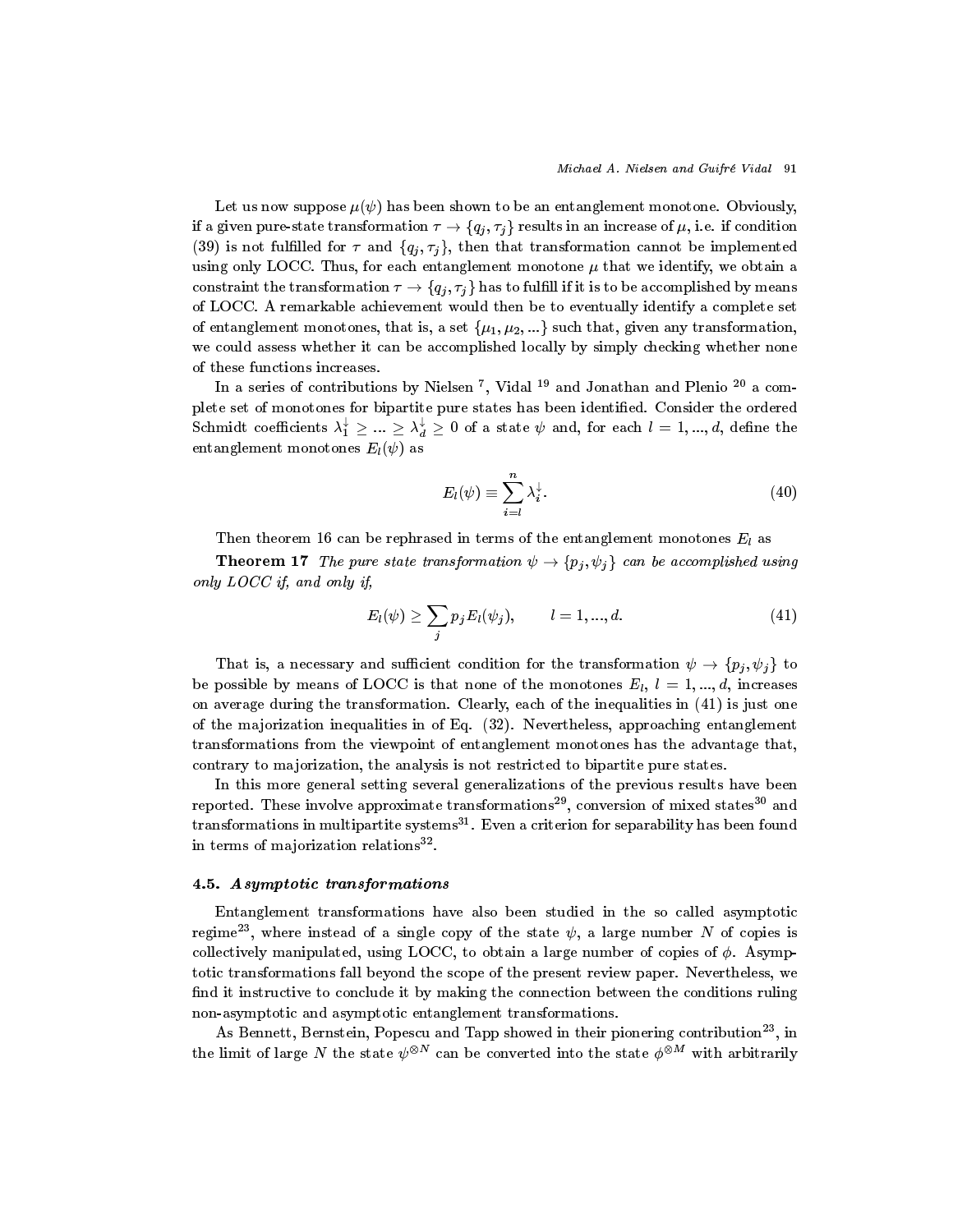high fidelity if, and only if,

$$
NS(\rho_A^{\psi}) \ge MS(\rho_A^{\phi}), \tag{42}
$$

that is, if and only if the von Neumann entropy of the reduced density matrix for subsystem A (identically for  $B$ ) is not increased during the transformation. Thus, in this asymptotic limit all inequalities involved in the ma jorization relation of theorem 14 collapse into a single inequality for the von Neumann entropy. This can be understood by expanding states  $\psi$   $\sim$  and  $\phi$   $\sim$  - in their Schmidt decompositions and by noticing that for large IV and M most of the majorization inequalities of Eqs.  $(6)$  become very sensitive to perturbations of the Schmidt coeffecients of  $\varnothing^{\circ}$  . A small -modification of the latter is sufficient for the inequalities to be fulfilled, even if they were not fulfilled initially. Only those inequalities setting conditions similar to Eq. (42) turn out to be robust against such modications, and thus only condition (42) matters in the large N regime, where (asymptotically perfect) approximations to  $\varphi$   $\rightarrow$  are accepted as the output of the transformation.

### Conclusions

Ma jorization was originally developed to make precise the notion that a probability distribution is more mixed than another one. In this paper we have described the important role ma jorization plays in entanglement theory, where it rules the feasibility of bipartite pure-state transformations. We have made special emphasis on the reasons why such a connection between majorization and entanglement transformations exist. We have seen that in order to transform an entangled pure state of a system  $AB$ , a local measurement on, say, part  $A$  is required. Such a measurement necessarily increases the order of the reduced density matrix of  $A$ , in accordance with the idea that by means of a measurement we learn about the system being measured. This process is also ruled by a majorization relation, and this is what accounts for the tight relation between local disorder and nonlocal correlations, between majorization and entanglement.

#### Acknowledgements

The authors thank J.I. Latorre and J.I. Cirac for helpful comments on themanuscript. The material of section proceeds from the notes of a mini-course on majorization and its applications to quantum mechanics given by MAN at the California Institute of Technology during June of 1999. GV acknowledges financial support from the European Community under contract HPMF-CT-1999-00200.

- 1. A. W. Marshall and I. Olkin. Inequalities: theory of majorization and its applications. Academic Press, New York, 1979.
- 2. R. Bathia. Matrix analysis. Springer-Verlag, New York, 1997.
- 3. T. Ando. Majorization, doubly stochastic matrices, and comparison of eigenvalues. Linear Algebra and Its Applications, 118:163-248, 1989. T. Ando. Majorizations and inequalities in matrix theory. Linear Algegra and Its Applications, 199:17-64, 1994